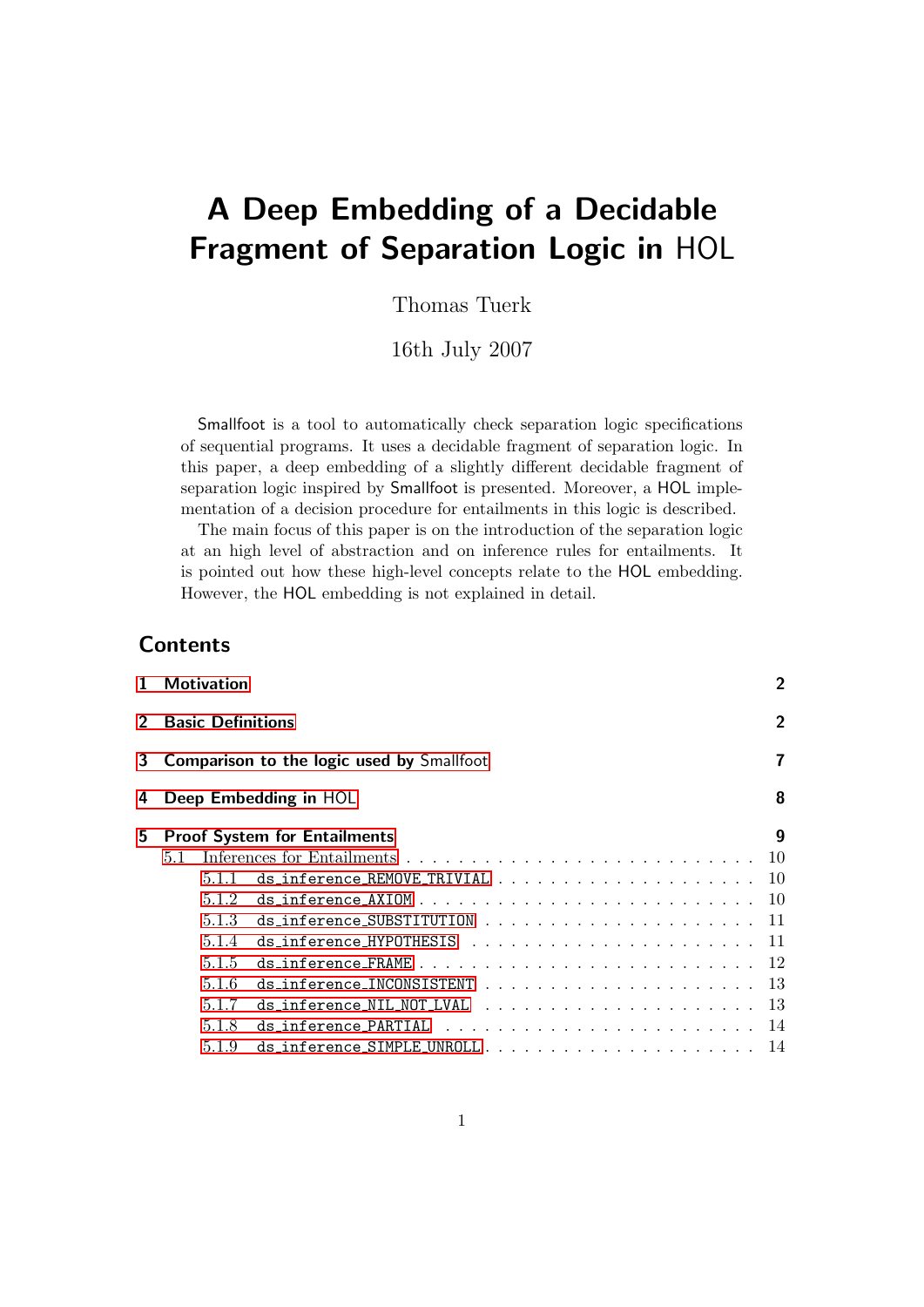|  | $5.1.10$ ds_inference_STRENGTHEN_PRECONDITION 15                                               |    |
|--|------------------------------------------------------------------------------------------------|----|
|  | $5.1.11$ ds_inference_PRECONDITION_CASES 15                                                    |    |
|  |                                                                                                |    |
|  | 5.1.13 ds_inference_UNROLL_RIGHT_CASES  16                                                     |    |
|  | $5.1.14$ ds_inference_APPEND_LIST $\ldots \ldots \ldots \ldots \ldots \ldots \ldots \ldots 17$ |    |
|  |                                                                                                |    |
|  | 6 Examples                                                                                     | 18 |
|  |                                                                                                |    |
|  |                                                                                                |    |
|  | <b>7</b> Conclusions and Future Work                                                           |    |

# <span id="page-1-0"></span>1 Motivation

Separation logic [\[Rey02\]](#page-20-1) is used to reason about shared mutable data structures. It allows one to express light-weight specifications about dynamically allocated pointer structures on a heap. For example, one can easily express that some pointer is the starting point of a linked list. More detailed properties, like e. g. constraints on the content of the list, are not expressible. The main feature of this logic is a special ∗-operator, which allows one to reason about disjoint parts of a heap. Most other logics have to express this disjointness explicitly. This usually means adding a number of constraints, which is quadratic in the number of resources used. In contrast, separation logic specifications are small. Moreover, simple and short proofs are possible in separation logic.

Smallfoot [\[BCO05b\]](#page-20-2) is a tool that uses a decidable fragment of separation logic to automatically reason about specifications of programs written in a simple, imperative language. This work aims at formalising separation logic in the interactive theorem prover HOL [\[GM93\]](#page-20-3). Additionally, a decision procedure for entailments in the logic used has been implemented. As this decision procedure is a major part of Smallfoot, the HOL formalisation is likely to increase the trust in Smallfoot.

# <span id="page-1-1"></span>2 Basic Definitions

The definitions of the fragment of separation logic used here follow mainly the definition in [\[BCO05a\]](#page-20-4). However, some things have been slightly modified for the sake of the embedding.

**Definition 1** (Values). For a given set of values *Values* let *Values*<sub>nil</sub> denote the extension of Values with a special value nil.

As nil is used to denote the null-pointer, it's often important that a set does not contain nil. Thus, we assume without loss of generality that Values does not contain nil. Moreover, it will be necessary in the following to introduce fresh values. Therefore, let Values denote a large enough set to always provide fresh values, i. e. let Values denote a countable infinite set.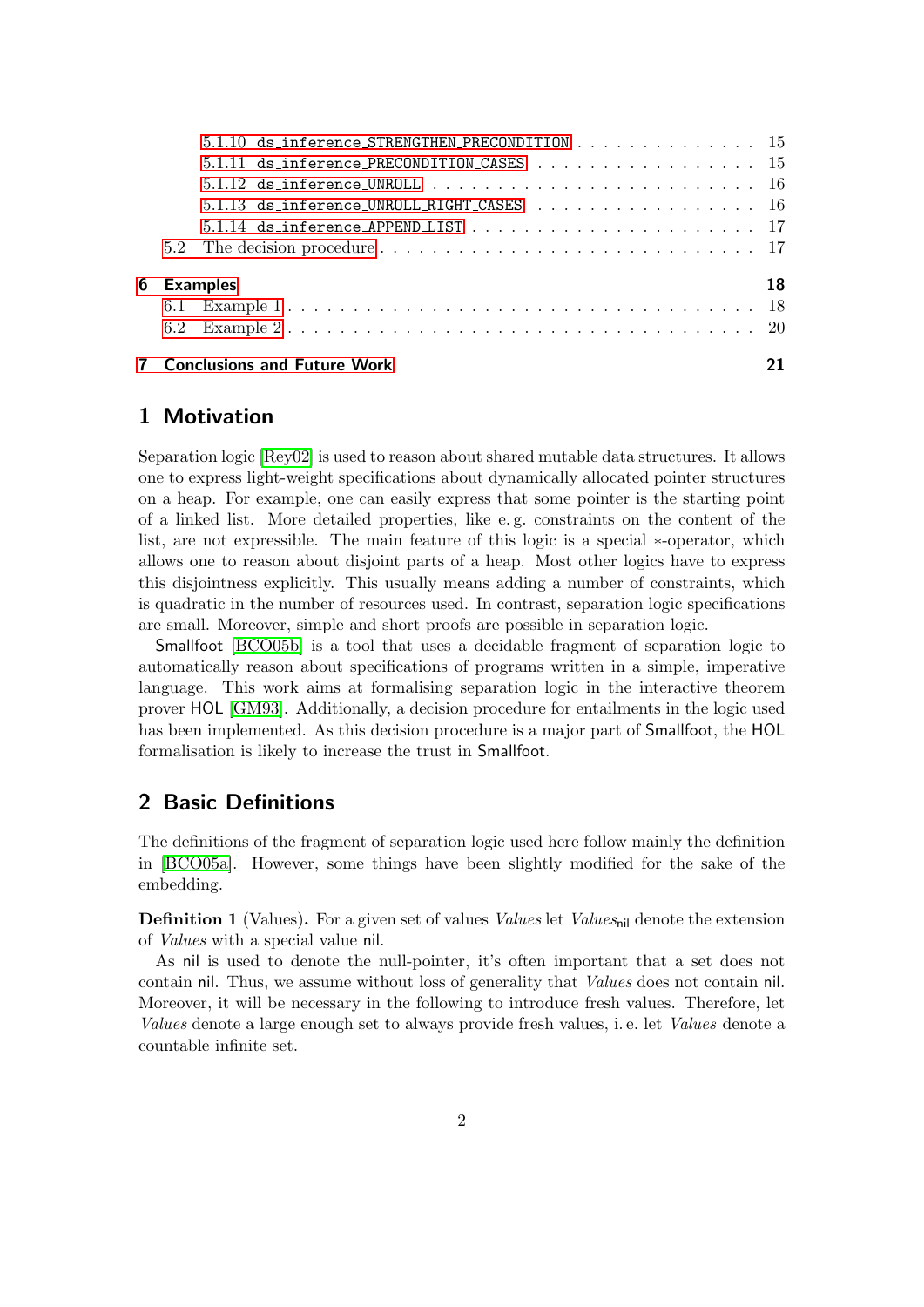Definition 2 (Expressions). An expression e over a set of variables Vars and a set of values Values is defined to be either

- a constant  $c \in Values_{\text{nil}}$  or
- a variable  $x \in Vars$ .

The set of all *expressions* over *Vars* and *Values* is denoted by *Exp(Vars, Values)*.

Definition 3 (Stacks). A *stack s* over a set of variables *Vars* and a set of values *Values* is a function  $s: Vars \rightarrow Values_{\text{nil}}$ .

The evaluation  $\llbracket e \rrbracket s$  of an expression e in a stack s is given by

- $\llbracket c \rrbracket s := c$  for all constants c and
- $\llbracket x \rrbracket s := s(x)$  for all variables x.

**Definition 4** (Pure Formulae). The set pf *Vars*, *Values*) of pure formulae over *Vars* and Values is recursively defined as the smallest set with

- true  $\in$  pf(Vars, Values)
- $(e_1 \doteq e_2) \in pf(Vars, Values)$  for  $e_1, e_2 \in Exp(Vars, Values)$
- $(e_1 \neq e_2) \in pf(Vars, Values) \text{ for } e_1, e_2 \in Exp(Vars, Values)$
- $(pf_1 \wedge pf_2) \in pf(Vars, Values) \text{ for } pf_1, pf_2 \in pf(Vars, Values).$

For a stack s the semantics of a pure formula is given by

- $s \models_{\textit{nf}} \text{true}$
- $s \models_{pf} e_1 \doteq e_2$  iff  $[ e_1 ] \!] s = [ e_2 ] \!] s$
- $s \models_{pf} e_1 \neq e_2$  iff  $\llbracket e_1 \rrbracket s \neq \llbracket e_2 \rrbracket s$
- $s \models_{pf} pf_1 \land pf_2$  iff  $s \models_{pf} pf_1$  and  $s \models_{pf} pf_2$

Thus, stacks are variable assignments and pure formula are simple restrictions on stacks. These constructs of stacks and pure formula are used to define the essential part of the logic: formulae over heaps.

**Definition 5** (Fields). To define heaps *fields* have to be introduced first. Fields are defined by there usage. Anything may be used as a field. In contrast to values, the set of fields may even be finite. In the HOL embedding strings or integers are usually used. Here, we will use the constants l, r, tl and  $t_i$  with  $i \in \mathbb{N}_0$ , which are assumed to be pairwise distinct.

**Definition 6** (Heaps). A heap h over a set of values Values and a set of fields Fields is a finite map  $h:$  Values  $f^{in}$  (Fields  $f^{in}$ ) Values<sub>nil</sub>).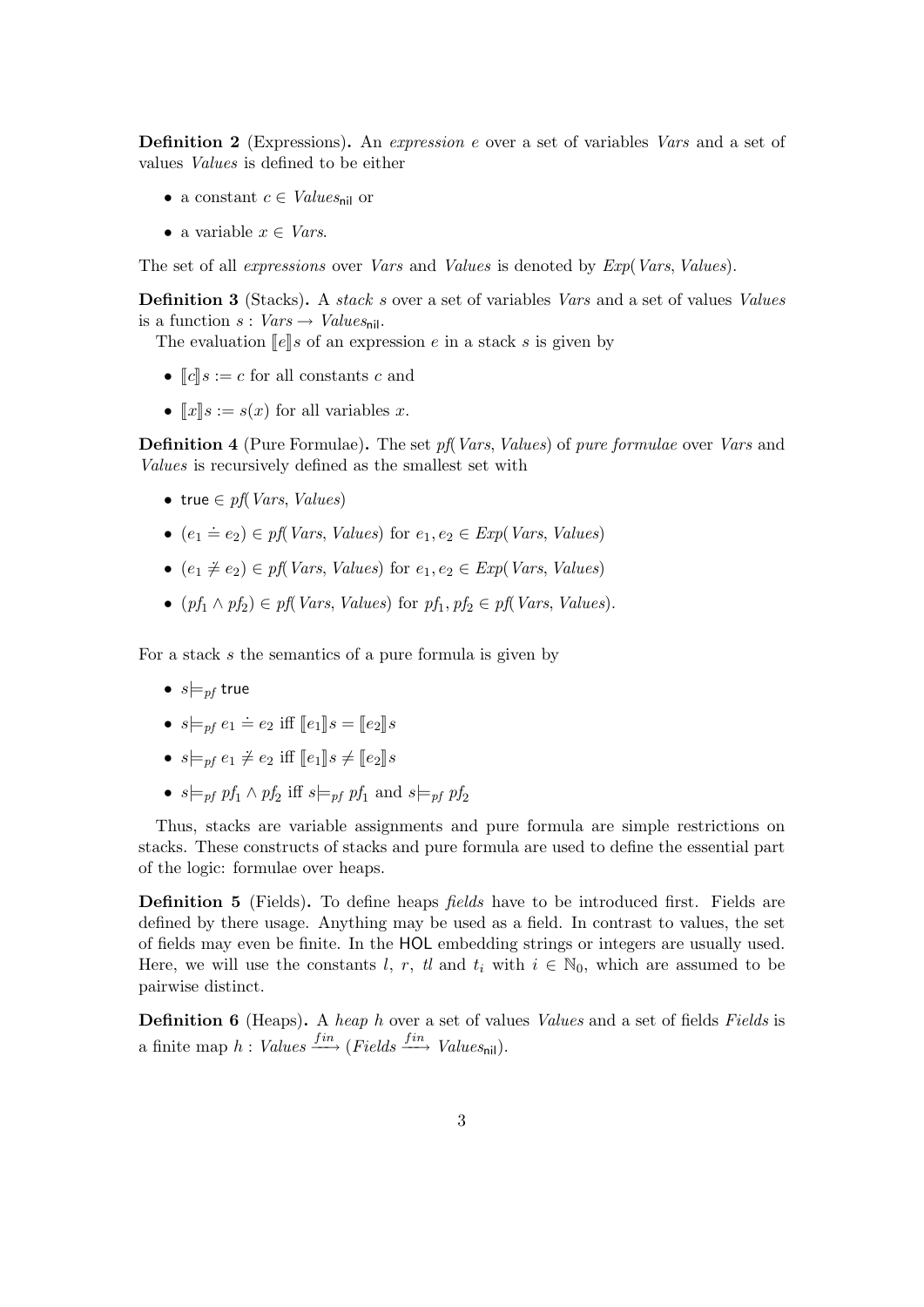As heaps are finite maps, a list notation can be used: Let  $f := [x_1 \rightarrow y_1, \ldots, x_n \rightarrow y_n]$ denote the finite map  $f: X \xrightarrow{fin} Y$  with  $dom(f) = \{x_1, \ldots, x_n\}$  and  $f(x_i) = y_i$  for  $1 \leq i \leq n$ . Furthermore, let  $h_1 \cup h_2$  denote the union of two heaps, i.e.

$$
\text{dom}(h_1 \cup h_2) := \text{dom}(h_1) \cup \text{dom}(h_2)
$$
\n
$$
(h_1 \cup h_2)(x) := \begin{cases} h_1(x) & \text{iff } x \in \text{dom}(h_1) \\ h_2(x) & \text{otherwise} \end{cases}
$$

Using this definition of heaps and these notations, spatial formulae and their semantics can be defined:

**Definition 7** (Spatial Formulae). The set *sf*(*Vars, Values*) of *spatial formulae* over *Vars* and Values is recursively defined as the smallest set with

- emp  $\in$  sf(Vars, Values)
- $e \mapsto [t_1 : e_1, \ldots, t_k : e_k] \in \mathit{sf}(\mathit{Vars}, \mathit{Values})$  for  $e, e_1, \ldots, e_k \in \mathit{Exp}(\mathit{Vars}, \mathit{Values})$  and  $t_1, \ldots, t_k \in Fields$
- tree  $((t_1, \ldots, t_k), es, e) \in sf(Vars, Values) \text{ for } es, e \in Exp(Vars, Values) \text{ and }$  $t_1, \ldots, t_k \in Fields$
- $sf_1 * sf_2 \in sf(Vars, Values) \text{ for } sf_1, sf_2 \in sf(Vars, Values).$

For a stack s and a heap h the semantics of a spatial formula is given by

- $s, h \models_{sf}$  emp iff  $h = []$
- $s, h \models_{sf} sf_1 * sf_2 \text{ iff } \exists h_1, h_2.$ 
	- $h = h_1 \cup h_2$  and
	- dom $(h_1) \cap$ dom $(h_2) = \emptyset$  and
	- $s, h_1 \models_{sf} sf_1$  and
	- $s, h_2 \models_{sf} sf_2$
- $s, h \models_{sf} e \mapsto [t_1 : e_1, \ldots, t_k : e_k]$  iff  $\exists r$ .
	- $h = \lfloor e \rfloor s \rightarrow r \rfloor$  (i.e. h is just defined for the value  $\lfloor e \rfloor s$  and maps it to r) and
	- $\forall 1 \leq i \leq k$ .  $t_i \in \text{dom}(r)$  and
	- $\forall 1 \leq i \leq k$ .  $r(t_i) = [e_i] \$ s
- $s, h \models_{sf} \text{tree}((t_1, \ldots, t_k), \text{es}, e) \text{ iff}$ 
	- $s \models_{\text{pf}} e \doteq \text{es}$  and  $h = []$  or
	- $s \not\models_{pf} e \neq es \text{ and } \exists e_1, \ldots, e_k \ldotp s, h \models_{sf} e \mapsto [t_1 : e_1, \ldots, t_k : e_k] *$ tree  $((t_1,\ldots,t_k),$   $es, e_1) * \ldots *$  tree  $((t_1,\ldots,t_k),$   $es, e_k)$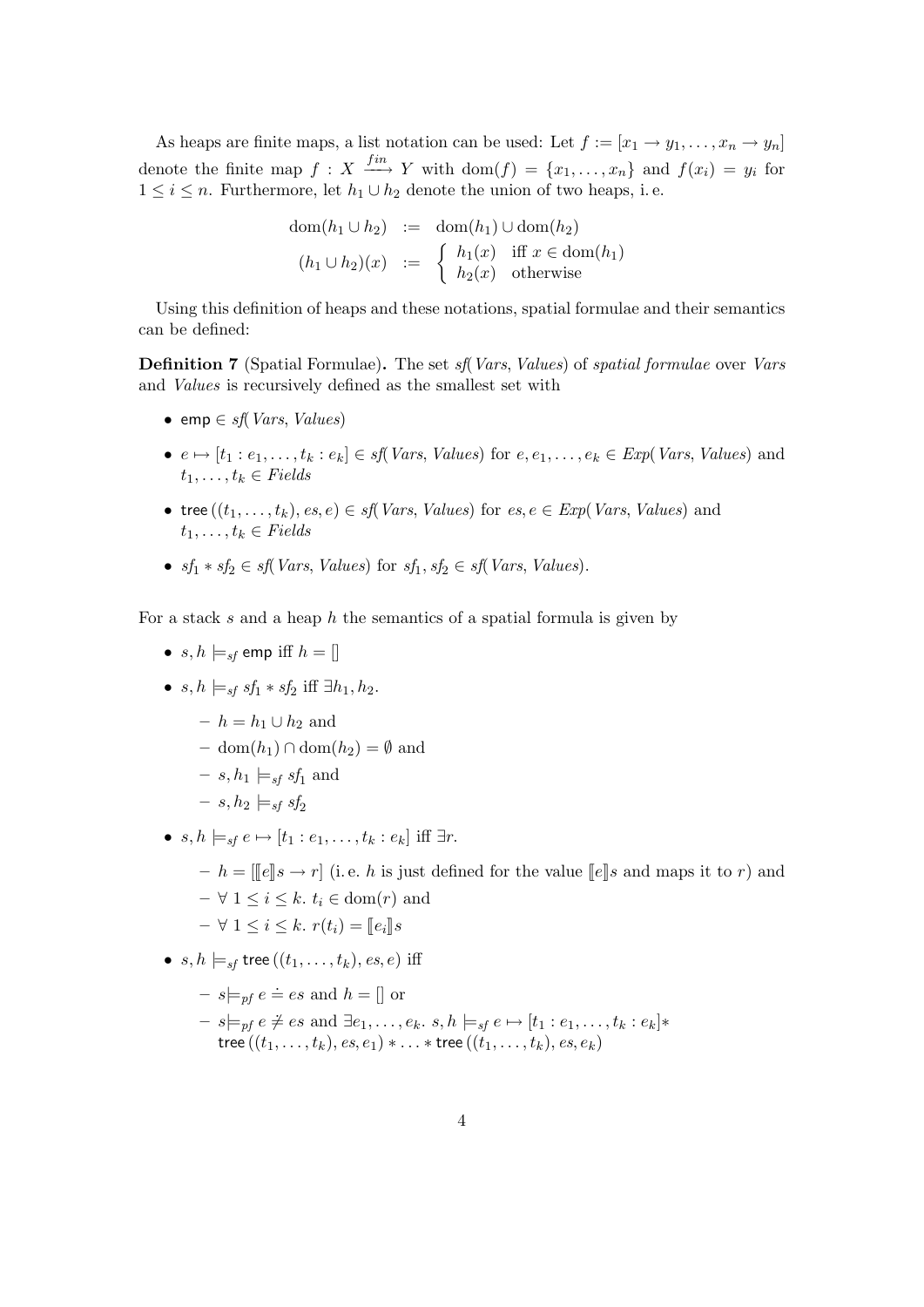Notice, that this definition is well founded. This may be difficult to see in the case of tree. However, each recursion that occurs in the definition of tree removes – according to the semantics of  $\mapsto$  and  $*$  – the root of the tree from the heap. Since the heap is by definition finite, this recursion has to terminate and the definition is well founded. However, in the HOL embedding a definition is used that talks explicitly about this number of recursions, i. e. about the height of the tree. Then, it is shown that the two definitions are equivalent.

Spatial formulae are the core of separation logic. They contain the ∗-operator, which requires that a heap can be split into disjoint heaps that satisfy the subformulas. Additionally, there is a predicate emp to describe the empty heap. The remaining predicates may be harder to understand intuitively. Therefore, lets introduce some syntactic sugar first, which may help to explain the intended semantics:

- list(t,  $e_1, e_2$ ) := tree(t,  $e_2, e_1$ )
- bin-tree( $t_1, t_2, e$ ) := tree(( $t_1, t_2$ ), nil, e)

Intuitively,  $s, h \models_{sf} bin-tree(l, r, e)$  means that h contains a binary tree with root e. The left child is pointed to by the field index  $l$ , the right child is addressed by r. If e evaluates to nil, i. e. if  $s\models_{pf} e \doteq \text{nil}$  holds, the binary tree is empty and the stack should be empty as well. Otherwise, one has to check that the root node e points to a left child  $e_l$ and a right child  $e_r$  such that binary trees exists with these childs as roots. Formally, the expression evaluates to  $\exists e_l, e_r.~ s, h \models_{sf} e \mapsto [l:e_l, r:e_r]*\mathsf{bin-tree}(l, r, e_l)*\mathsf{bin-tree}(l, r, e_r).$ This means, that the heap can be split into three disjoint parts  $h_e$ ,  $h_1$  and  $h_2$  with

- $\bullet \ \ s, h_e \models_{sf} e \mapsto [l : e_l, r : e_r],$
- $\bullet \ \ s,h_l{\models_{sf}}$  bin-tree $(l,r,e_l)$  and
- $s, h_r \models_{sf}$  bin-tree(l, r,  $e_r$ ).

According to the semantics of spatial formulae, the heap  $h_e$  maps  $[\![e]\!]s$  to a finite map  $f: Fields \xrightarrow{fin} Values_{\text{nil}} \text{such that } f(l) = [e_l] \text{ and } f(r) = [e_r] \text{ should. This example}$ illustrates the usage of Fields. They are used as indexes for different branches of a tree. Notice further, that  $dom(h_e) = \{\llbracket e \rrbracket s\}$  holds and that the domains of  $h_e$ ,  $h_l$  and  $h_r$  are disjoint. Thus, whole h is used to model the tree and – except for the leaves – each node occurs just once in the tree.

Similarly, list( $tl, e_1, e_2$ ) describes a single linked, acyclic list from  $e_1$  to  $e_2$  following the pointers indexed by tl. Formally, it is modeled as an unary tree. For lists it makes sense to have arbitrary expressions as end points / leaves, whereas for binary trees only nil is allowed. The predicate tree is a generalisation of bin-tree and list. It has been introduced mainly because it makes modelling of this logic easier in HOL since properties have to be proven just once. However, the logic is now able to talk about trees of arbitrary, but fixed width.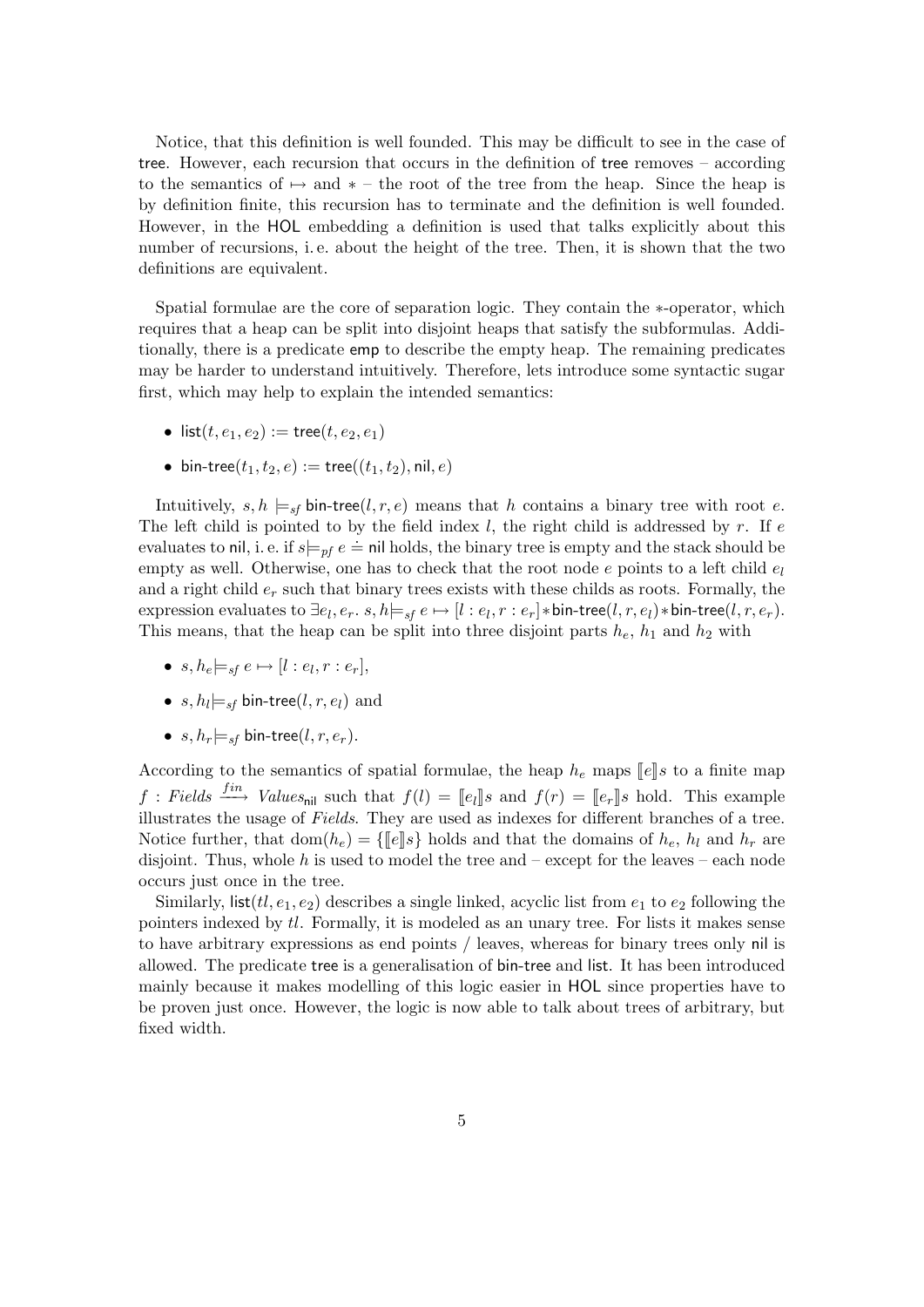**Definition 8** (Normal Form). The operators  $\land$  and  $*$  are both associative and commutative. Therefore, a list notation can be used:

$$
\begin{array}{llll}\ns & \models_{pf} pf_1, \ldots, pf_n & := & s \models_{pf} pf_1 \wedge \ldots \wedge pf_n \wedge \text{true} \\
s, h \models_{sf} sf_1, \ldots, sf_n & := & s, h \models_{sf} sf_1 * \ldots * sf_n * \text{emp}\n\end{array}
$$

In fact, one could even use sets for pure formulae and multisets for spatial formulae. However, its been easier to use lists in the HOL formalisation and proof the additional properties of sets and multisets explicitly. To be close to the HOL formalisation, a list notation is used here as well.

Notice that the following equivalences hold for a field index t occurring several times in a spatial formula:

$$
s, h \models_{sf} e \mapsto [t_1 : e_1, \dots, t : e_n, \dots, t : e_m, \dots, t_k : e_k]
$$
  
\n
$$
s \models_{pf} e_n \doteq e_m \text{ and}
$$
  
\n
$$
s, h \models_{sf} e \mapsto [t_1 : e_1, \dots, t : e_n, \dots, t_{m-1} : e_{m-1}, t_{m+1} : e_{m+1}, \dots, t_k : e_k]
$$
  
\n
$$
s, h \models_{sf} \text{tree}((t_1, \dots, t, \dots, t, \dots, t_k), e_s, e)
$$
  
\n
$$
s \models_{pf} e \doteq es \text{ and}
$$
  
\n
$$
s, h \models_{sf} \text{emp}
$$

These equivalences can be easily used to rewrite formulae. Therefore, we will just consider formulae such that all field indexes occurring in a tree or  $\mapsto$  subformula are pairwise distinct. Additionally, we assume that true and emp do not occur in the lists. Otherwise they can be easily eliminated, since they are the identity. As a writing convention let in the following

- $pf$  denote a pure formula,
- $sf$  denote a spatial formula,
- Π denote a list of pure formulae and
- $\Sigma$  denote a list of spatial formulae.

These are the semantics of the subset of separation logic that will be considered here. We are mainly interested in checking the validity of entailments in this logic, i. e. we are interested in deciding whether statements of the form  $\forall s, h$ .  $(s \models_{pf} \Pi) \wedge (s, h \models_{sf} \Sigma) \Rightarrow$  $(s \models_{pf} \Pi') \wedge (s, h \models_{sf} \Sigma') \text{ hold.}$ 

However, to keep track of some information during calculations a slightly extended notation is introduced: a list of expressions is added such that the value of these expressions is not nil but not in  $dom(h)$ . Moreover, all values of expressions in this list are pairwise distinct. This extension is useful to define the frame rule later. However, sometimes a expression should just be added to this list, if it is not equal to a second expression in the current stack. Adding a list of pairs of expressions for this purpose leads to the following definition: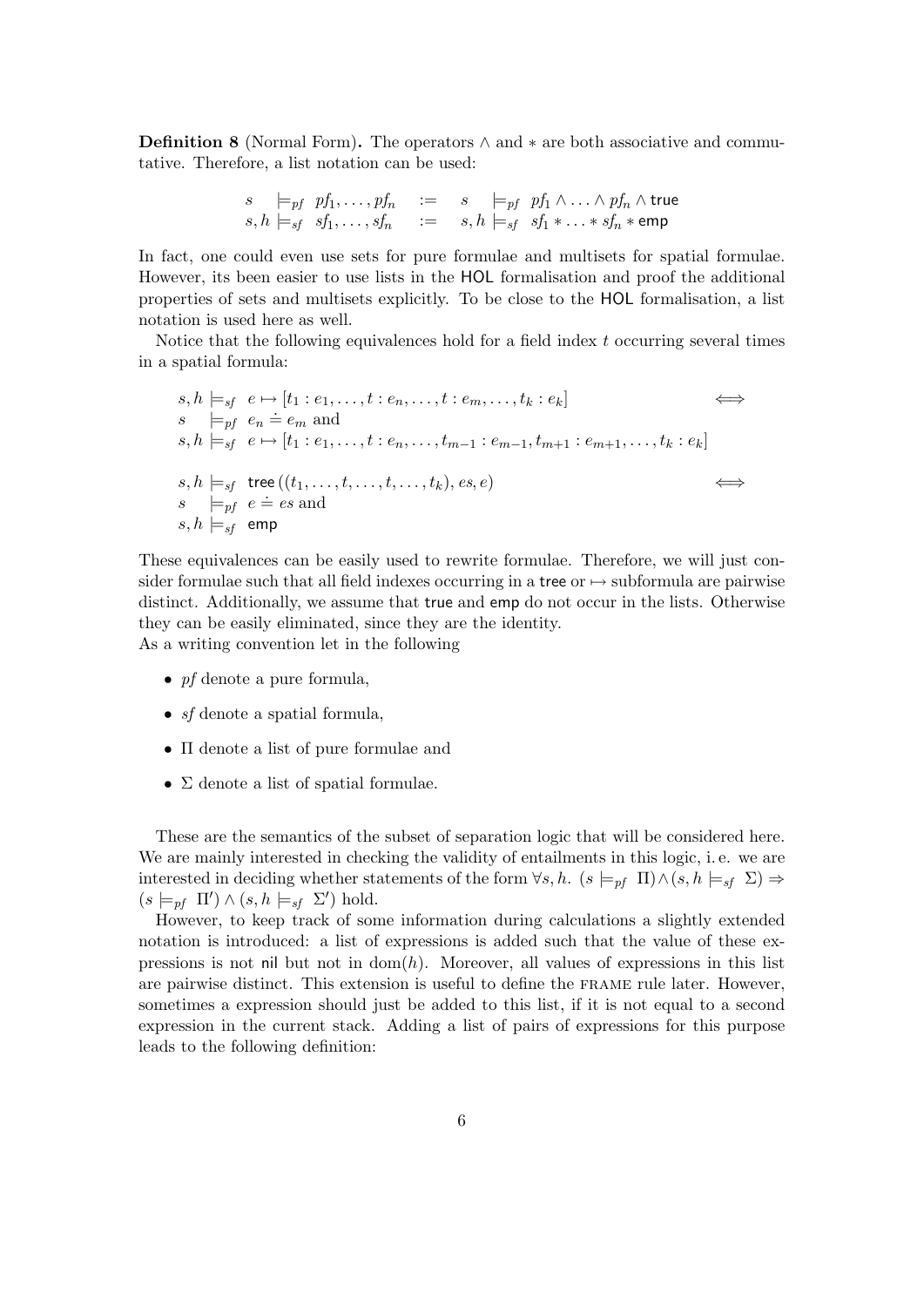**Definition 9** (Entailments). Let  $\eta := e_1, \ldots, e_n$  be a list of expressions and  $\pi :=$  $(e'_1, e''_1), \ldots, (e'_m, e''_m)$  be a list of pairs of expressions. Furthermore, let s be a stack and h a heap. Then the predicate heap\_distinct(s, h,  $\eta$ ,  $\pi$ ) holds for s and h iff

• for all expressions  $e$  with  $e \in \eta$  or  $\exists e'$ .  $(e, e') \in \pi \land s \models_{pf} e \neq e'$  the following holds

 $- \neg$  ( $\llbracket e \rrbracket s = \mathsf{nil}$ ) and  $- \neg (\llbracket e \rrbracket s \in \text{dom}(h))$ 

• all values of expressions  $e \in \eta$  and all values of expressions  $e'$  with  $(e', e'') \in \pi$  and  $s \models_{pf} e' \neq e''$  are pairwise distinct:

$$
-\neg(i = j) \land 1 \leq i, j \leq n \Longrightarrow \neg([\lfloor e_i \rfloor] s = [\lfloor e_j \rfloor] s) \text{ and}
$$

$$
-\neg(i = j) \land 1 \leq i, j \leq m \land \left(s \models_{pf} e'_i \neq e''_i \land e'_j \neq e''_j\right) \Longrightarrow
$$

$$
\neg([\lfloor e'_i \rfloor s = [\lfloor e'_j \rfloor] s) \text{ and}
$$

$$
-1 \leq i \leq n \land 1 \leq j \leq m \land \left(s \models_{pf} e'_j \neq e''_j\right) \Longrightarrow
$$

$$
\neg([\lfloor e_i \rfloor s = [\lfloor e'_j \rfloor] s)
$$

This definition of *heap\_distinct* is quite technical. It is intended to preserve information, which would otherwise be lost during applications of the frame rule. The idea behind its definition will become more apparent as soon as the frame rule is presented. At the moment it is sufficient to notice, that for the empty list  $\parallel$  and for all stacks s and heaps h the statement heap-distinct(s, h,  $[|, |]$ ) holds. Therefore, the following notation is really capable of expressing entailments:

$$
\eta, \pi, \Pi, \Sigma \quad \vdash \quad \Pi', \Sigma' := \forall s, h \text{.} \text{heap\_distinct}(s, h, \eta, \pi) \land \n(s \models_{pf} \Pi) \land (s, h \models_{sf} \Sigma) \implies \n(s \models_{pf} \Pi') \land (s, h \models_{sf} \Sigma')
$$

### <span id="page-6-0"></span>3 Comparison to the logic used by Smallfoot

The subset of separation logic presented here is very similar to the one used by Smallfoot. Its definitions follow mainly [\[BCO05a\]](#page-20-4). However, [\[BCO05a\]](#page-20-4) just considers lists and binary trees. There is no predicate for trees with arbitrary, but fixed width. This predicate tree has been introduced here to help the deep-embedding in HOL. It is a generalisation of the predicates for lists and binary trees and helps to keep some proofs more succinct. The predicate *heap distinct* is not used in [\[BCO05a\]](#page-20-4). Otherwise, the logics are identical.

However, Smallfoot uses an additional predicate for double linked lists and one for xor linked lists [\[BCO05b\]](#page-20-2). These could be easily added to the logic presented here. For sake of time and simplicity they have been omitted. Notice however, that these additions were kept in mind during this work. Thus, the extension should be straightforward.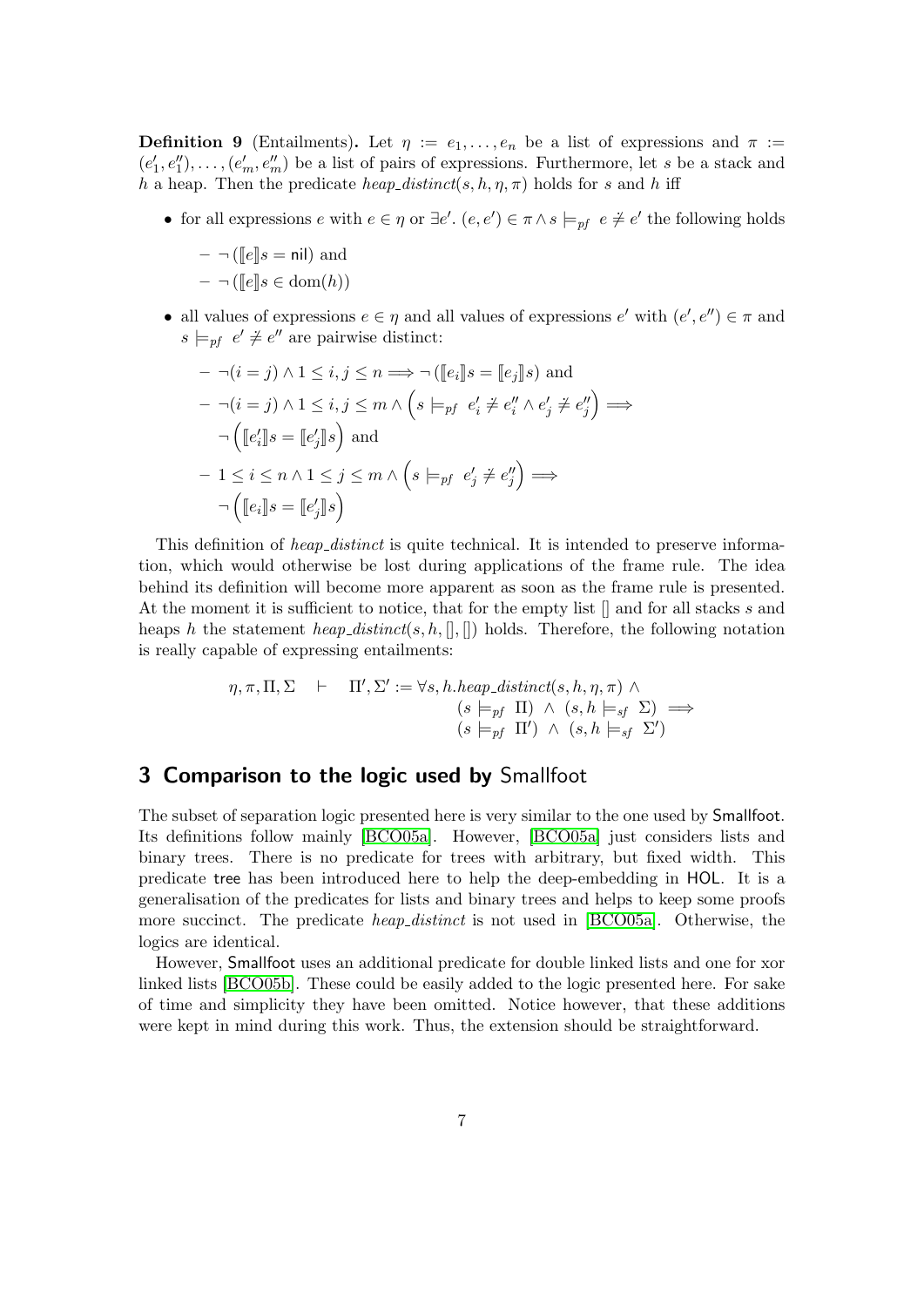# <span id="page-7-0"></span>4 Deep Embedding in HOL

decidable separationLogicScript.sml contains the main part of the HOL embedding. Conversions that implement inference rules and a decision procedure for entailments can be found in decidable separationLogicLib.sml. All other files are not interesting from a high-level point of view.

The following is intended to give an overview of the main parts of the implementation. This overview should – combined with some informations given in the next section – be sufficient to use HOL to reason about the validity of entailments. However, for everything else, one should use this short description just as an orientation and have a look at the files mentioned themselves.

The sets Values, Fields and Vars are modelled as free type variables. This leaves the problem that a constraint that the set Values is infinite has to be added to the precondition of some theorems. However, it is straightforward to define  $Values_{\text{nil}}$  and expressions using these free type variables. Values<sub>nil</sub> is modelled by the HOL datatype ds\_value, expressions by the HOL datatype ds expression. Using these basic datatypes, the datatypes ds pure formula and ds spatial formula are defined for pure and spatial formulae, respectively:

```
val = = Hol_datatype 'ds_value =
    dsv_nil
   | dsv_const of 'value'
val _ = Hol_datatype 'ds_expression =
     dse_const of 'value ds_value
   | dse_var of 'vars';
val dse_nil_def = Define 'dse_nil = dse_const dsv_nil'
val _ = Hol_datatype 'ds_pure_formula =
     pf_true
   | pf_equal of ('vars, 'value) ds_expression =>
                 ('vars, 'value) ds_expression
   | pf_unequal of ('vars, 'value) ds_expression =>
                   ('vars, 'value) ds_expression
   | pf_and of ds_pure_formula => ds_pure_formula';
val _ = Hol_datatype 'ds_spatial_formula =
     sf_emp
   | sf_points_to of ('vars, 'value) ds_expression =>
                     ('field # ('vars, 'value) ds_expression) list
   | sf_tree of 'field list => ('vars, 'value) ds_expression =>
                ('vars, 'value) ds_expression
   | sf_star of ds_spatial_formula => ds_spatial_formula';
```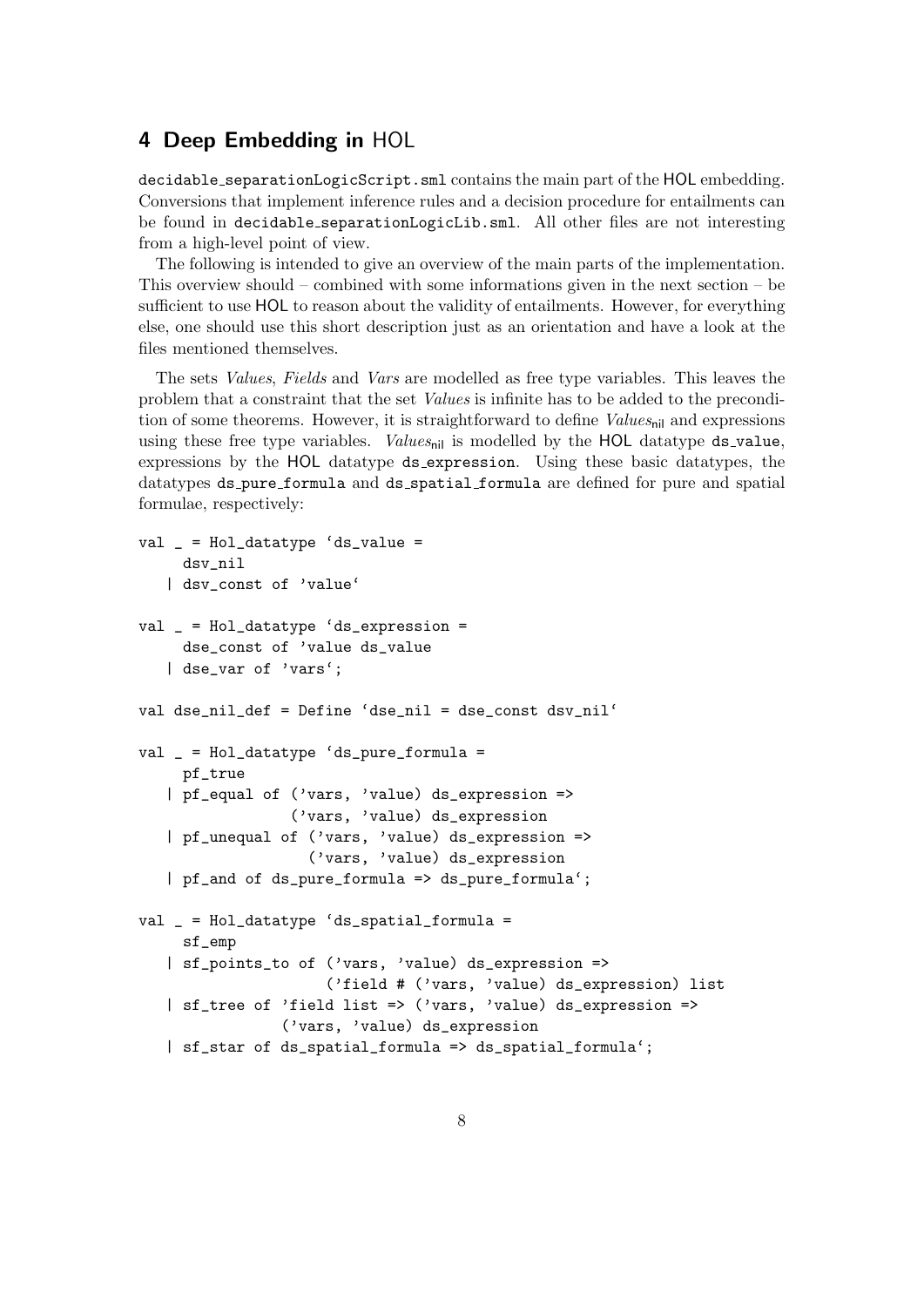```
val sf_ls_def = Define 'sf_ls f e1 e2 = sf_tree [f] e2 e1';
```

```
val sf_bin_tree_def = Define
   'sf_bin_tree (f1, f2) e = sf_tree [f1; f2] dse_nil e';
```
The semantics of these formulas are defined by the predicates PF SEM and SF SEM. In order to define these semantics, stacks are modeled by functions, heaps are modeled using finite maps. The definition of PF SEM is straightforward, whereas the definition of SF SEM is tricky because of trees. It takes some time to prove that the recursive definition used in this paper is well founded. Therefore, a predicate  $SF\_SEM\_sf\_tree\_len$ , which recurses over the maximal height of the tree, is used instead of the one used here. That the resulting semantics of trees is really the intended one, is ensured by theorem SF\_SEM\_\_\_sf\_tree\_THM.

After introducing the basic definitions, some basic facts are proved. These facts include that ∗ and ∧ are commutative and associative. Using this knowledge, list versions of the semantic predicates are introduced: LIST PF SEM, LIST SF SEM and the combination LIST DS SEM. Using these lists versions and a predicate HEAP DISTINCT (that corresponds to heap\_distinct), the predicate LIST\_DS\_ENTAILS is finally defined that represents entailments.

Using these definitions, for example the entailment

$$
x_1, (x_3, x_4), x_2 \doteq x_3, x_2 \mapsto [hd: x_5, tl: x_3], list(tl, x_3, x_4) \quad \vdash \quad x_2 \doteq \mathsf{nil}, \mathsf{bin-tree}(l, r, x_5)
$$

can be encoded in HOL as

val  $t = 'LIST_D S_ENTAILS ([dse_var 1], [(dse_var 3, des_var 4)])$ ([pf\_equal (dse\_var 2) (dse\_var 3)], [sf\_points\_to (dse\_var 2) [("hd",dse\_var 5); ("tl", dse\_var 3)]; sf\_ls "tl" (dse\_var 3) (dse\_var 4)]) ([pf\_equal (dse\_var 2) dse\_nil],  $[sf\_bin\_tree ( "l", "r") (dse\_var 5) ] ) '`';$ 

## <span id="page-8-0"></span>5 Proof System for Entailments

This work is mainly concerned with the validity of entailments. To reason about entailments a set of inference rules will be given. As usual, the semantics of the inference rule

$$
\begin{array}{ccc}\nA_1 & \ldots & A_n \\
\hline\nB\n\end{array}
$$

is that if all  $A_i$  hold, we can conclude that also  $B$  holds. Thus, the semantics can be expressed by  $(\bigwedge_{i=1...n} A_i) \Rightarrow B$ . Additionally, the notation

$$
\begin{array}{c}\nA_1 \quad \cdots \quad A_n \\
\hline\nB\n\end{array}
$$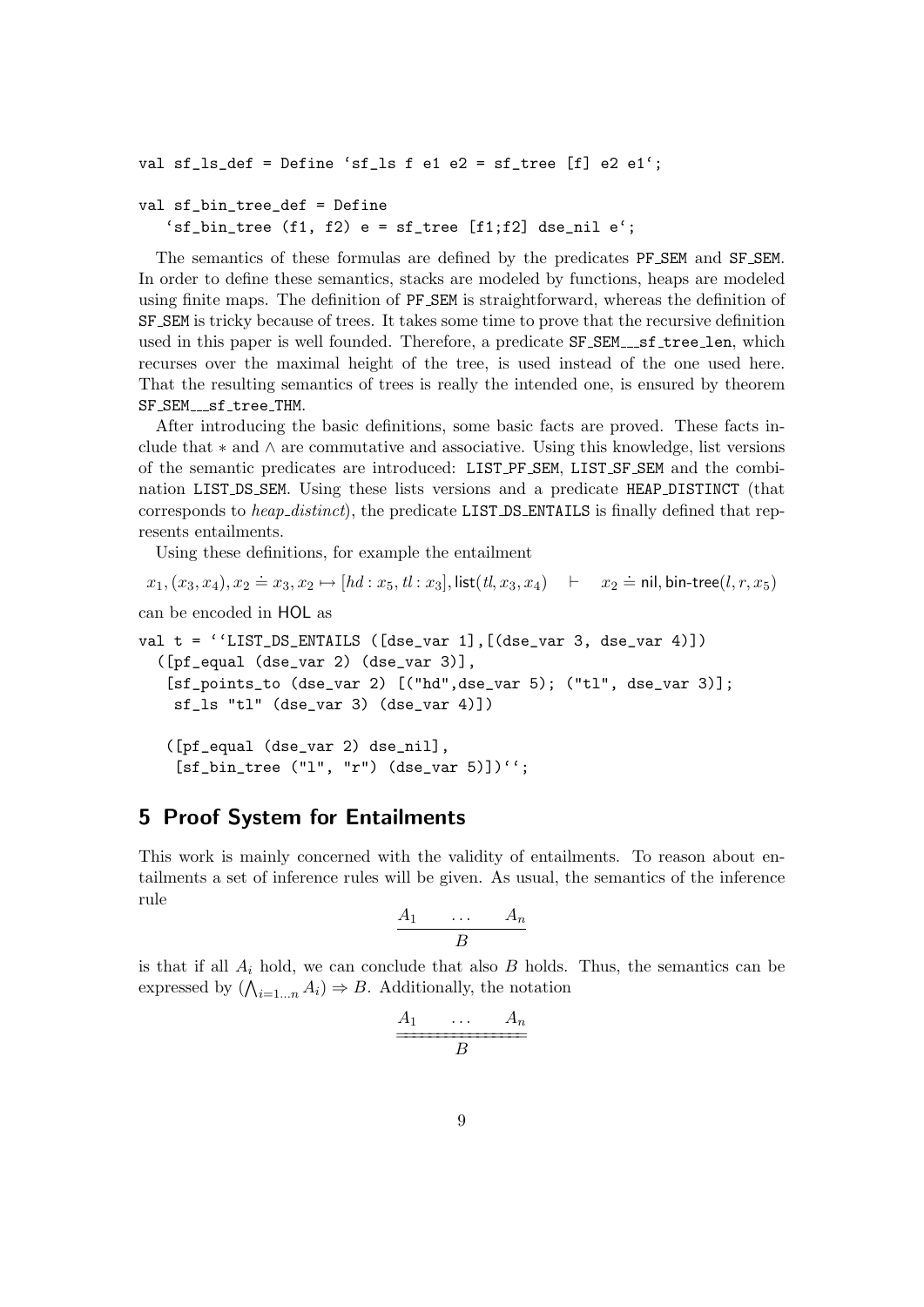will be used to indicate  $(\bigwedge_{i=1...n} A_i) \Leftrightarrow B$ .

In the following these notations are used to present inferences for entailments. Then it will be explained how these inferences can be combined to form a decision procedure.

#### <span id="page-9-0"></span>5.1 Inferences for Entailments

#### <span id="page-9-1"></span>5.1.1 ds inference REMOVE TRIVIAL

Using our notations for inferences, one can for example easily express inferences that remove trivial parts from an entailment:

| REMOVETRIVIAL-EQ-L                                                                                                                                                                | REMOVETRIVIAL-EQ-R                                                           |  |
|-----------------------------------------------------------------------------------------------------------------------------------------------------------------------------------|------------------------------------------------------------------------------|--|
| $\eta, \pi, \Pi, \Sigma$ $\vdash$ $\Pi', \Sigma'$                                                                                                                                 | $\eta, \pi, \Pi, \Sigma$ $\vdash$ $\Pi', \Sigma'$                            |  |
| $\eta, \pi, e \doteq e, \Pi, \Sigma$ $\vdash$ $\Pi', \Sigma'$                                                                                                                     | $\eta, \pi, \Pi, \Sigma$ $\vdash$ $e \doteq e, \Pi', \Sigma'$                |  |
| REMOVETRIVIAL-EMPTREE-L<br>$\eta, \pi, \Pi, \Sigma$ $\vdash$ $\Pi', \Sigma'$                                                                                                      | REMOVETRIVIAL-EMPTREE-R<br>$\eta, \pi, \Pi, \Sigma$ $\vdash$ $\Pi', \Sigma'$ |  |
| $\eta, \pi, \Pi, \text{tree}((t_1, \ldots, t_k), e, e), \Sigma$ $\vdash$ $\Pi', \Sigma'$ $\eta, \pi, \Pi, \Sigma$ $\vdash$ $\Pi', \text{tree}((t_1, \ldots, t_k), e, e), \Sigma'$ |                                                                              |  |
| REMOVETRIVIAL-PRECOND<br>$\eta, \pi, \Pi, \Sigma$ $\vdash$ $\Pi', \Sigma'$                                                                                                        |                                                                              |  |
| $\eta, (e, e), \pi, \Pi, \Sigma$ $\vdash$ $\Pi', \Sigma'$                                                                                                                         |                                                                              |  |

According to the definition of  $\vdash$ , the ordering of the lists  $\eta$ ,  $\pi$ ,  $\Pi$ ,  $\Sigma$ ,  $\Pi'$  and  $\Sigma'$  does not matter. Thus, these inferences and similar ones should be understood as sets of inferences, containing the interesting formulae at arbitrary positions instead of the heads of the lists. Similarly, we do not distinguish between some formulae, which obviously have the same semantics. So,  $e_1 \doteq e_2$  and  $e_2 \doteq e_1$  are not distinguished. The same holds for  $e_1 \neq e_2$ . Additionally, the order, in which fields occur in tree and  $\mapsto$  formulae is not important. Thus, we do for example not distinguish between  $bin-tree(l, r, e)$  and bin-tree(r, l, e) or between  $e \mapsto [t_1 : e_1, t_2 : e_2, t_3 : e_3]$  and  $e \mapsto [t_2 : e_2, t_3 : e_3, t_1 : e_1]$ .

The HOL conversion ds\_inference\_REMOVE\_TRIVIAL\_\_CONV is an implementation of these RemoveTrivial-inferences. It can also handle list and bin-tree. However, since the corresponding inferences are just instantiations of the tree inference, they won't be explained here. Similarly, special inferences for list and bin-tree won't be presented in the following, if they are just instantiations of a corresponding tree inference.

#### <span id="page-9-2"></span>5.1.2 ds inference AXIOM

Another simple example for an inference is:

$$
\begin{array}{c}\n\text{AXIOM} \\
\hline\n\end{array}
$$

$$
\eta, \pi, \Pi \quad \vdash
$$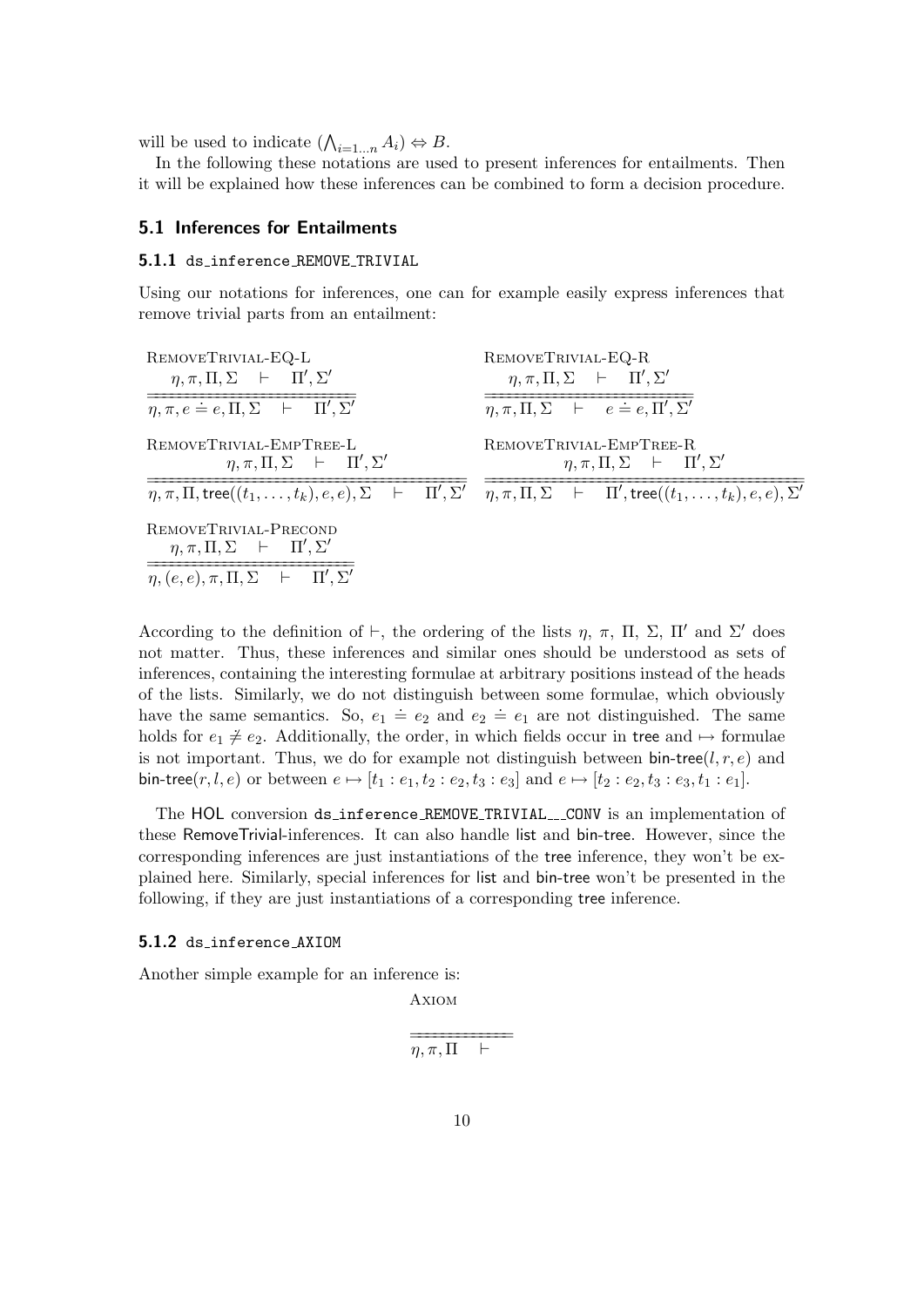This inference requires, that the lists  $\Sigma$ ,  $\Pi'$  and  $\Sigma'$  are empty. Moreover, there are no preconditions. Therefore, this inference means, that its conclusion always holds. Altogether the semantics of this inference rule are expressed by:

$$
\forall \eta, \pi, \Pi. \ \forall s, h. \quad (heap\_distinct(s, h, \eta, \pi) \ \land \ (s \models_{pf} \ \Pi) \ \land \ (s, h \models_{sf} \ \text{nil})) \implies
$$

$$
(s \models_{pf} \ \text{true}) \ \land \ (s, h \models_{sf} \ \text{nil})
$$

This inference is implemented by ds\_inference\_AXIOM\_\_CONV.

#### <span id="page-10-0"></span>5.1.3 ds inference SUBSTITUTION

A more interesting example is the substitution inference, which does some actual work in simplifying an entailment. However, to understand this inference the notation  $l[e/x]$ needs to be introduced. Informally, it denotes the list resulting from replacing every occurrence of the variable  $x$  in  $l$  with the expression  $e$ . This definition allows to write the following inference rule:

SUBSTITUTION  
\n
$$
\frac{\eta[e/x], \pi[e/x], \Pi[e/x], \Sigma[e/x] \quad \vdash \quad \Pi'[e/x], \Sigma'[e/x]}{\eta, x \doteq e, \pi, \Pi, \Sigma \quad \vdash \quad \Pi', \Sigma'}
$$

This inference is implemented by ds\_inference\_SUBSTITUTION\_\_CONV.

### <span id="page-10-1"></span>5.1.4 ds inference HYPOTHESIS

The hypothesis inference removes pure formulae that occur on the left hand side of an entailment from the right hand side. Since some information has been moved to the precondition, it has to be used as well to eliminate pure formulae.

HYPOTHESIS-BASE  
\n
$$
\eta, \pi, pf, \Pi, \Sigma
$$
 +  $\Pi', \Sigma'$   
\nHYPOTHESIS-PRECOND-NIL-RIGHT  
\n $e, \eta, \pi, \Pi, \Sigma$  +  $\Pi', \Sigma'$   
\nHYPOTHESIS-PRECOND-NIL-RIGHT  
\n $\overline{e}, \eta, \pi, \Pi, \Sigma$  +  $\overline{e} \neq \text{nil}, \Pi', \Sigma'$   
\nHYPOTHESIS-PRECOND-NIL-LEFT  
\n $\overline{e}, \eta, \pi, \Pi, \Sigma$  +  $e \neq \text{nil}, \Pi', \Sigma'$   
\nHYPOTHESIS-PRECOND-UNEQUAL-RIGHT  
\n $\overline{e}_1, e_2, \eta, \pi, \Pi, \Sigma$  +  $\Pi', \Sigma'$   
\nHYPOTHESIS-PRECOND-UNEQUAL-LEFT  
\n $\overline{e}_1, e_2, \eta, \pi, \Pi, \Sigma$  +  $\Pi', \Sigma'$   
\n $\overline{e}_1, e_2, \eta, \pi, \Pi, \Sigma$  +  $\overline{e}_1 \neq e_2, \Pi', \Sigma'$   
\n $\overline{e}_1, e_2, \eta, \pi, e_1 \neq e_2, \Pi, \Sigma$  +  $\Pi', \Sigma'$ 

These inferences are implemented by ds\_inference\_HYPOTHESIS\_\_CONV. Additionally, this conversion removes duplicates in  $\Pi$  and  $\Pi'$ .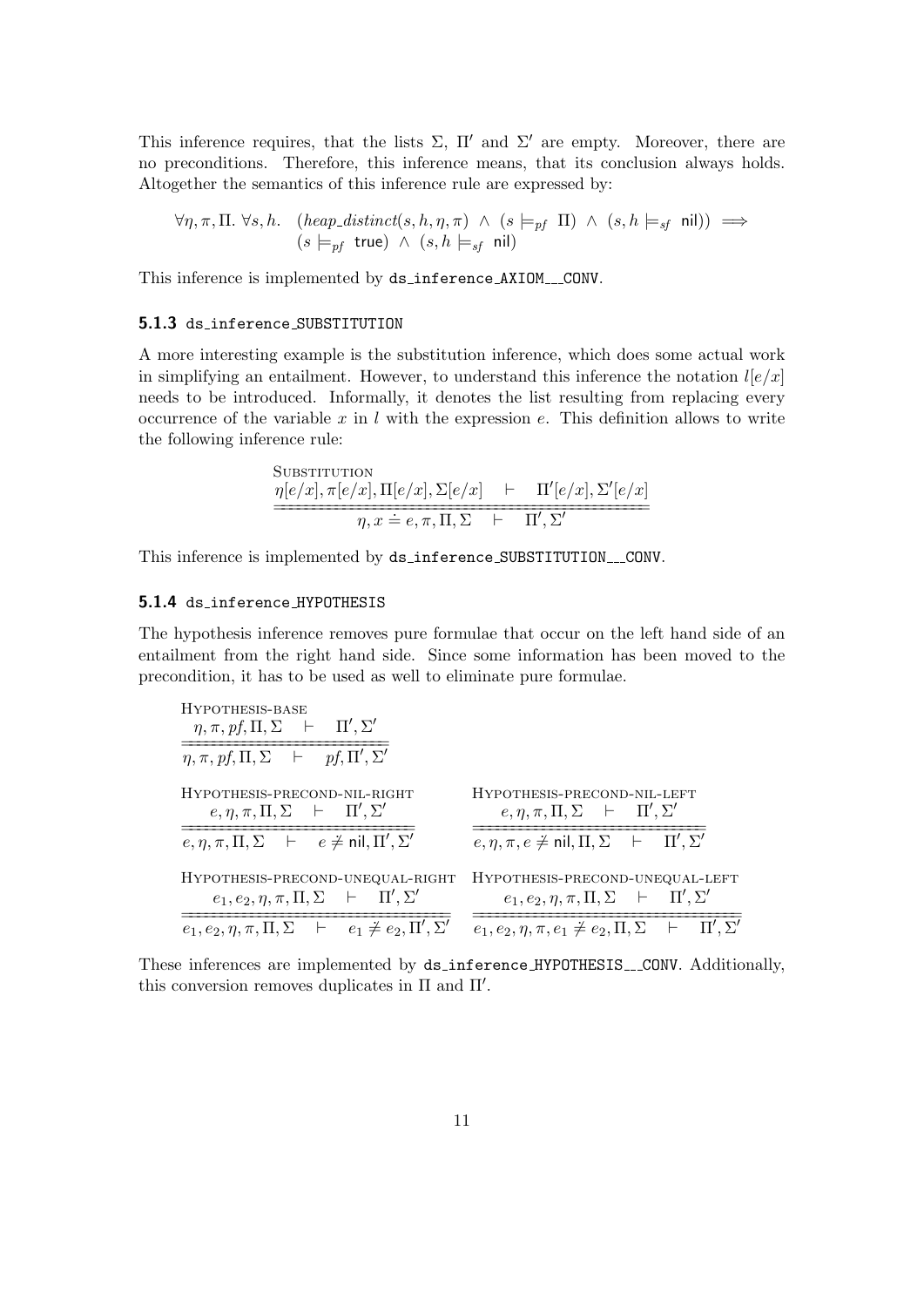#### <span id="page-11-0"></span>5.1.5 ds inference FRAME

It's much more complicated to remove spatial formulae. There is a frame inference that is very similar to the basic hypothesis inference:

Frame-Base

\n
$$
\eta, \pi, \Pi, \Sigma \quad \vdash \quad \Pi', \Sigma'
$$
\n
$$
\eta, \pi, \Pi, sf, \Sigma \quad \vdash \quad \Pi', sf, \Sigma'
$$

However, this inference describes a real implication. This can be shown by the following example:

$$
\frac{e \mapsto [g : e_2] \quad \vdash}{e \mapsto [f : e_1], e \mapsto [g : e_2] \quad \vdash \quad e \mapsto [f : e_1]}
$$

 $e \mapsto [g : e_2] \quad \vdash \quad$  does not hold, since there is a heap such that e points to  $e_2$  by field index  $g$  and since this heap is obviously not empty. However, the original entailment holds, since no heap can be split into two disjoint heaps such that both contain the value of e.

Thus, one has to be careful, in which order to apply inferences using this basic frame rule. [\[BCO05a\]](#page-20-4) uses backtracking and ordering of the application of inference rules. However, one can use the predicate *heap\_distinct* to record the otherwise lost information and get a real equivalence instead of just an implication. A similar method is used by newer versions of Smallfoot. However, it is not described in [\[BCO05a\]](#page-20-4).

FRAME-POINTS\_TO

$$
\frac{e, \eta, \pi, \Pi, \Sigma \quad \vdash \quad \Pi', \Sigma'}{\eta, \pi, \Pi, e \mapsto [t_1 : e_1, \dots, t_n : e_n], \Sigma \quad \vdash \quad \Pi', e \mapsto [t_1 : e_1, \dots, t_m : e_m], \Sigma'} \qquad m \le n
$$
\nFrame-Tree

\n
$$
\frac{\eta, (e, es), \pi, \Pi, \Sigma \quad \vdash \quad \Pi', \Sigma'}{\eta, \pi, \Pi, \text{tree}((t_1, \dots, t_k), es, e), \Sigma \quad \vdash \quad \Pi', \text{tree}((t_1, \dots, t_k), es, e), \Sigma'}
$$

For  $\mapsto$ , the expression e is added to  $\eta$ . This means, that the value of e is not in the remaining heap and that it is distinct to the values of everything else in  $\eta$ . These two properties capture the properties of the  $*$ -operation. Additionally, it is stored that  $e$ does not equal to nil, which captures the properties of the  $\rightarrow$ -operator itself.

For trees, it's very similar. However, the tree may be empty. Therefore,  $(e, es)$  is added to  $\pi$ , which has the same effect as adding e to  $\pi$  guarded by the condition that e and es do not evaluate to the same value, i. e. that the tree is not empty.

These inferences are implemented by  $ds$  inference FRAME \_\_\_CONV for  $\mapsto$  and tree. Notice, that this conversion does not apply the general frame inference. Thus, it's a real conversion which always results in an equality theorem. ds\_inference\_FRAME\_\_\_IMPL\_\_CONV applies the general frame inference as well and may therefore result in an implication.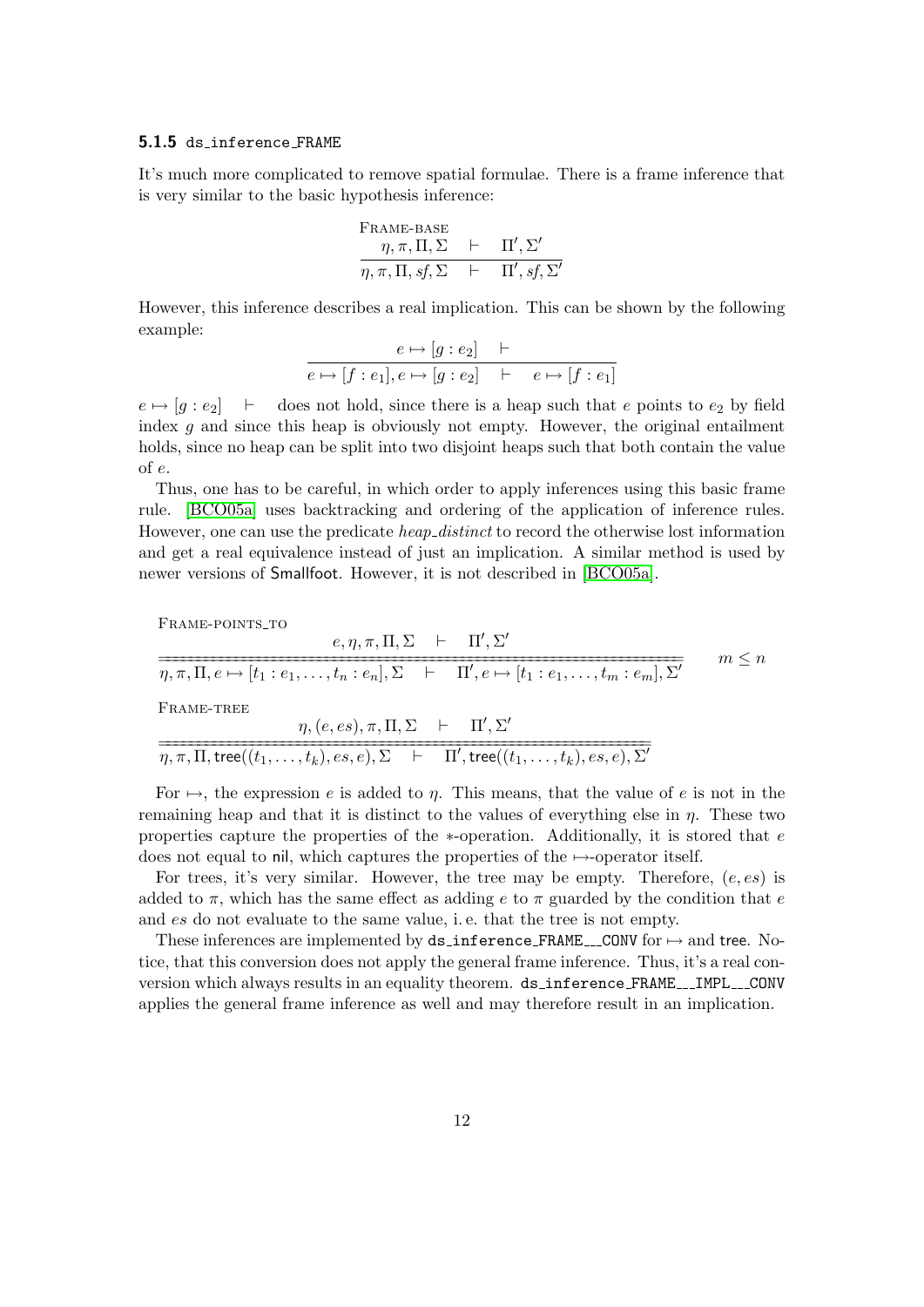#### <span id="page-12-0"></span>5.1.6 ds inference INCONSISTENT

If there is no stack and heap that satisfies the left hand side, i. e. if the left hand side is inconsistent, then the whole entailment holds.

| INCONSISTENT-UNEQUAL                                               | INCONSISTENT-POINTSTO-NIL<br>$\eta, \pi, \Pi, \text{nil} \mapsto [\ldots], \Sigma \quad \vdash \quad \Pi', \Sigma'$<br>INCONSISTENT-PRECONDITION-NOT-DISTINCT               |  |
|--------------------------------------------------------------------|-----------------------------------------------------------------------------------------------------------------------------------------------------------------------------|--|
| $\eta, \pi, e \neq e, \Pi, \Sigma$ $\vdash$ $\Pi', \Sigma'$        |                                                                                                                                                                             |  |
| INCONSISTENT-PRECOND-NIL                                           |                                                                                                                                                                             |  |
| nil, $\eta$ , $\pi$ , $\Pi$ , $\Sigma$ $\vdash$ $\Pi'$ , $\Sigma'$ | $e, e, \eta, \pi, \Pi, \Sigma$ $\vdash$ $\Pi', \Sigma'$                                                                                                                     |  |
| INCONSISTENT-PRECOND-POINTSTO                                      | INCONSISTENT-PRECOND-BINTREE                                                                                                                                                |  |
|                                                                    | $e, \eta, \pi, \Pi, e \mapsto [\ldots], \Sigma \quad \vdash \quad \Pi', \Sigma' \quad e, \eta, \pi, \Pi, \text{bin-tree}(l, r, e), \Sigma \quad \vdash \quad \Pi', \Sigma'$ |  |

These inference are implemented by ds\_inference\_INCONSISTENT\_\_CONV.

### <span id="page-12-1"></span>5.1.7 ds inference NIL NOT LVAL

According to the semantics of  $\rightarrow$ , nil cannot point to anything. The following inferences make this fact explicit.

NIL-NOT-LVAL-PORTSTO  
\n
$$
\eta, \pi, e \neq \text{nil}, \Pi, e \mapsto [...], \Sigma + \Pi', \Sigma'
$$
\n
$$
\overline{\eta, \pi, \Pi, e \mapsto [...], \Sigma + \Pi', \Sigma'}
$$
\nNIL-NOT-LVAL-THEE  
\n
$$
\eta, \pi, e \neq \text{nil}, e \neq es, \Pi, \text{tree}(..., es, e), \Sigma + \Pi', \Sigma'
$$
\n
$$
\overline{\eta, \pi, e \neq es, \Pi, \text{tree}(..., es, e), \Sigma + \Pi', \Sigma'}
$$

This inference is implemented by ds\_inference\_NIL\_NOT\_LVAL\_\_CONV. To prevent the inference rule and therefore the final decision procedure from looping, only facts are added that are not already present in  $\Pi$  or  $\eta$ .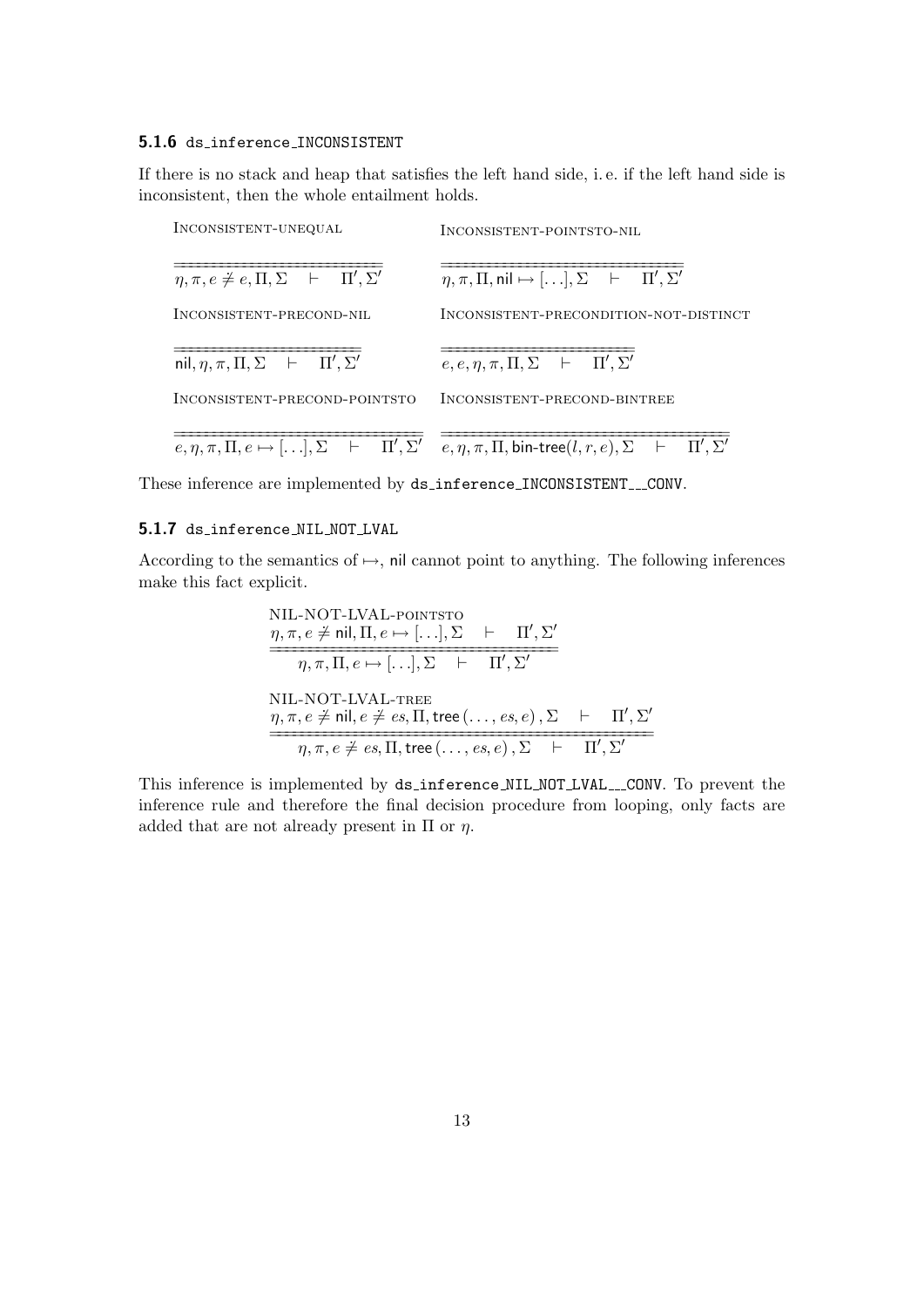#### <span id="page-13-0"></span>5.1.8 ds inference PARTIAL

This inference makes implicit unequalities explicit.

Partial-pointsto-pointsto  $\eta, \pi, e_1 \neq e_2, \Pi, e_1 \mapsto [...], e_2 \mapsto [...], \Sigma \vdash \Pi', \Sigma'$  $\overline{\eta,\pi,\Pi,e_1\mapsto[.\,. .],e_2\mapsto[.\,. .],\Sigma$   $\vdash$   $\Pi',\Sigma'$ PARTIAL-POINTSTO-TREE  $\eta, \pi, e_1 \neq e_2, e_2 \neq e_3, \Pi, e_1 \mapsto [\ldots], \text{tree}(\ldots, e_3, e_2), \Sigma$   $\vdash$   $\Pi', \Sigma'$  $\frac{\partial}{\partial \eta, \pi, e_2 \neq e_3, \Pi, e_1 \mapsto [\ldots], \text{tree}(\ldots, e_3, e_2), \Sigma \quad \vdots \quad \Pi', \Sigma'}$ Partial-tree-tree  $η, π, e_1 \neq e_2, e_1 \neq e_3, e_2 \neq e_4, \Pi, \textsf{tree}(\ldots, e_3, e_1), \textsf{tree}(\ldots, e_4, e_2), \Sigma$   $\quad \vdash \quad \Pi', \Sigma'$  $\overbrace{\eta, \pi, e_1 \neq e_3, e_2 \neq e_4, \Pi, \text{tree}(\ldots, e_3, e_1), \text{tree}(\ldots, e_4, e_2), \Sigma$   $\quad \vdots$   $\overbrace{\Pi', \Sigma'}$ Partial-pointsto-precond  $e_1$ ,  $\eta$ ,  $\pi$ ,  $e_1 \neq e_2$ ,  $\Pi$ ,  $e_2 \mapsto$  [...],  $\Sigma$   $\vdash$   $\Pi'$ ,  $\Sigma'$  $\frac{e_1, \ldots, e_n}{e_1, \eta, \pi, \Pi, e_2 \mapsto [\ldots], \Sigma \vdash \Pi', \Sigma'}$ Partial-tree-precond  $e_1$ ,  $\eta$ ,  $\pi$ ,  $e_1 \neq e_2$ ,  $e_2 \neq e_3$ ,  $\Pi$ , tree $(\ldots, e_3, e_2)$ ,  $\Sigma$   $\vdash$   $\Pi', \Sigma'$  $\begin{array}{|l|} \hline \hline e_1,\eta,\pi,e_2 \neq e_3,\Pi,\text{tree}(\dots,e_3,e_2),\Sigma & \vdash & \Pi',\Sigma' \end{array}$ 

This inference is implemented by ds\_inference\_PARTIAL\_\_CONV. To prevent the inference rule and therefore the final decision procedure from looping, only facts are added that are not already present in  $\Pi$  and  $\eta$ .

#### <span id="page-13-1"></span>5.1.9 ds inference SIMPLE UNROLL

These inferences perform unrolling of lists and binary trees for the simple cases, that either it can be deducted that a list is empty or that the head of a list / binary tree is known: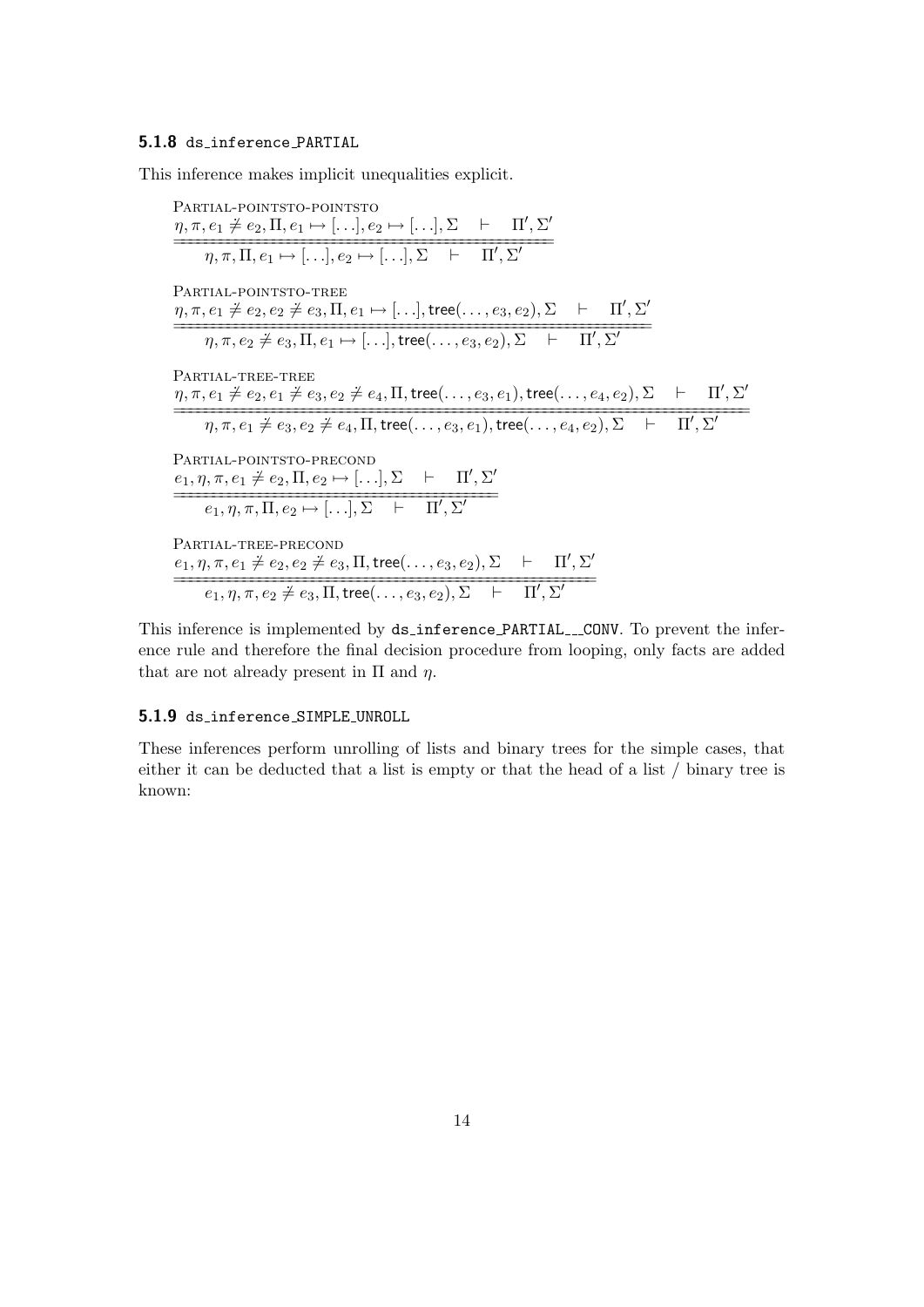| UNROLL-NILLIST<br>$\eta, \pi, e \doteq \textsf{nil}, \Pi, \Sigma \quad \vdash \quad \Pi', \Sigma'$                                                |
|---------------------------------------------------------------------------------------------------------------------------------------------------|
| $\eta, \pi, \Pi$ , list $(tl, \text{nil}, e), \Sigma$ $\vdash$ $\Pi', \Sigma'$                                                                    |
| UNROLL-PRECOND-LIST<br>$e_1, \eta, \pi, e_1 \doteq e_2, \Pi, \Sigma$ $\vdash$ $\Pi', \Sigma'$                                                     |
| $e_1, \eta, \pi, \Pi$ , list $(tl, e_1, e_2), \Sigma$ $\vdash$ $\Pi', \Sigma'$                                                                    |
| UNROLL-RIGHT-LIST<br>$e_1, \eta, \pi, e_1 \neq e_3, \Pi, \Sigma$ $\vdash$ $\Pi'$ , list $(tl, e_2, e_3), \Sigma'$                                 |
| $\eta, \pi, e_1 \neq e_3, \Pi, e_1 \mapsto [tl : e_2, \ldots], \Sigma$ $\vdash$ $\Pi', \mathsf{list}(tl, e_1, e_3), \Sigma'$                      |
| UNROLL-RIGHT-BINTREE<br>$e, \eta, \pi, \Pi, \Sigma$ $\vdash$ $\Pi'$ , bin-tree(l, r, e <sub>l</sub> ), bin-tree(l, r, e <sub>r</sub> ), $\Sigma'$ |
| $\eta, \pi, \Pi, e \mapsto [l : e_l, r : e_r, \ldots], \Sigma \quad \vdash \quad \Pi', \textsf{bin-tree}(l, r, e), \Sigma'$                       |

These inferences are implemented by ds\_inference\_SIMPLE\_UNROLL\_\_CONV.

#### <span id="page-14-0"></span>5.1.10 ds inference STRENGTHEN PRECONDITION

The preconditions that result from the elimination of trees contain an implicit case split. These inferences are used to eliminate this case split:

Strengthen-precond-unequal  $e_1, \eta, \pi, e_1 \neq e_2, \Pi, \Sigma \vdash \Pi', \Sigma'$  $\overbrace{\eta,(e_1,e_2),\pi,e_1\neq e_2,\Pi,\Sigma \quad \vdash \quad \Pi',\Sigma'}$ Strengthen-precond-equal-1  $\eta, \pi, e_1 \doteq e_2, \Pi, \Sigma \quad \vdash \quad \Pi', \Sigma'$  $\overbrace{\eta, (e_1, e_2), (e_1, e_2), \pi, \Pi, \Sigma \quad \vdash \quad \Pi', \Sigma'}$  $\operatorname{STRENGTHEN-PRECOND-EQUAL-2}$  $e_1, \eta, \pi, e_1 \doteq e_2, \Pi, \Sigma \vdash \Pi', \Sigma'$  $\overline{e_1, \eta, (e_1, e_2), \pi, \Pi, \Sigma + \Pi', \Sigma'}$ 

These inferences are implemented by ds\_inference\_PRECONDITION\_STRENGTHEN\_\_CONV.

#### <span id="page-14-1"></span>5.1.11 ds inference PRECONDITION CASES

It is sometimes necessary to do a case analysis on a precondition.

UNROL-LEFT-PRECOND

\n
$$
\eta, \pi, e_1 \doteq e_2, \Pi, \Sigma \quad \vdash \quad \Pi', \Sigma'
$$
\n
$$
\underbrace{e_1, \eta, \pi, e_1 \neq e_2, \Pi, \Sigma \quad \vdash \quad \Pi', \Sigma'}_{\eta, (e_1, e_2), \pi, \Pi, \Sigma \quad \vdash \quad \Pi', \Sigma'}
$$

This inference is implemented by ds\_inference\_PRECONDITION\_CASES\_\_CONV.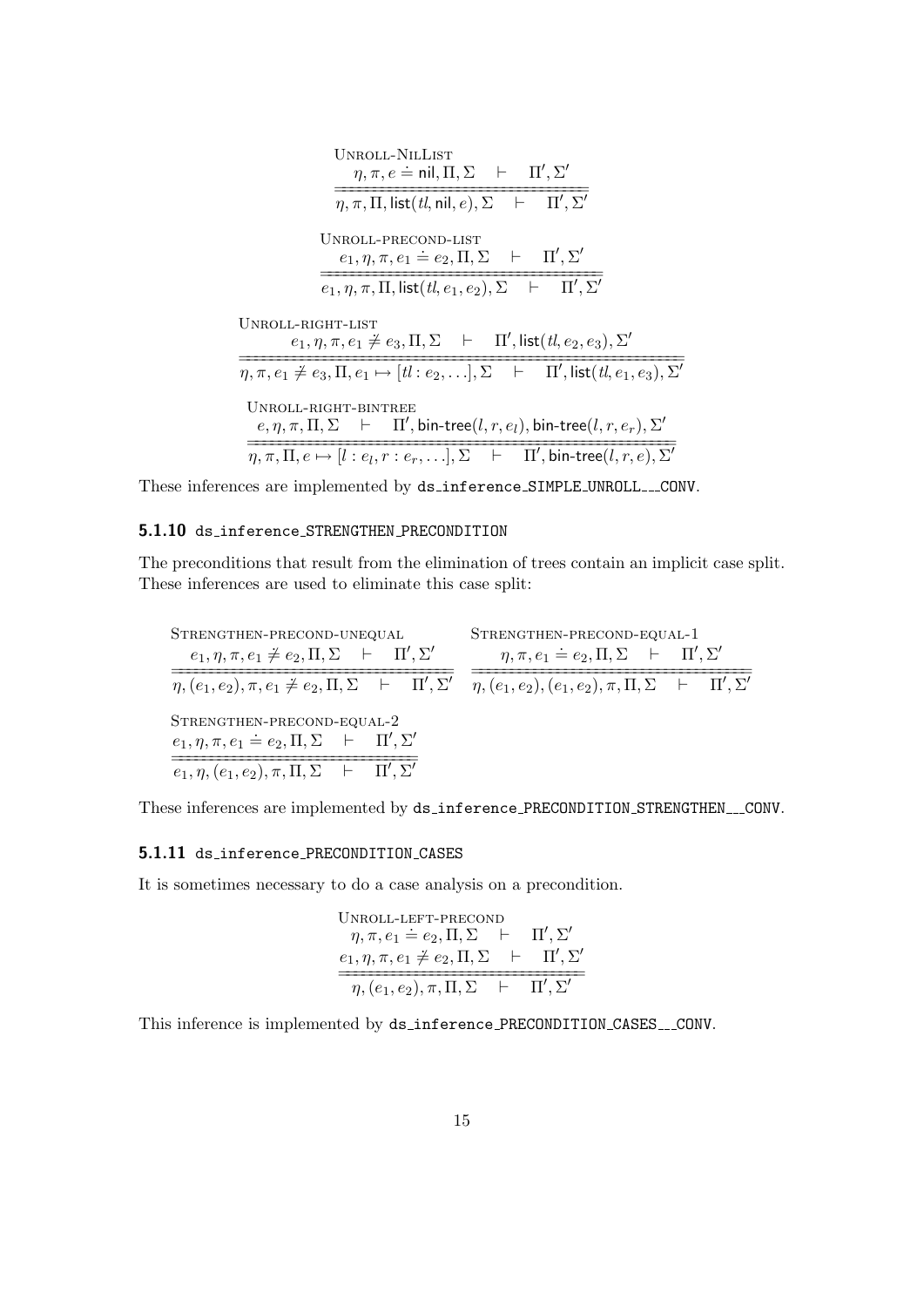#### <span id="page-15-0"></span>5.1.12 ds inference UNROLL

Unroll-list

$$
\eta, \pi, e_1 \doteq e_2, \Pi, \Sigma \quad \vdash \quad \Pi', \Sigma'
$$
\n
$$
\forall x. \ \eta, \pi, e_1 \neq e_2, e_2 \neq x, \Pi, e_1 \mapsto [f\mathbf{1}:x], x \mapsto [f\mathbf{1}:e_2], \Sigma \quad \vdash \quad \Pi', \Sigma'
$$
\n
$$
\eta, \pi, \Pi, \text{list}(t, e_1, e_2), \Sigma \quad \vdash \quad \Pi', \Sigma'
$$

This inference does a case analysis on the length of lists. Its interesting to note that just two cases are sufficient to cover everything. Thus, it is not necessary to do induction for lists.

The general idea behind the correctness proof of this inference is that the logic can just access the two endpoints  $e_1$  and  $e_2$  of the list. It can not look at its internal representation, e. g. it cannot consider how many elements are between the endpoints. Therefore, a case analysis that considers the endpoints to be equal or to be unequal and not point at each other is sufficient.

This inference is an instance of a more general inference for arbitrary trees. However, besides lists, just the instance for binary trees is implemented as a HOL conversion:

Unroll-bintree

$$
\eta, \pi, e_1 \doteq e_2, \Pi, \Sigma \quad \vdash \quad \Pi', \Sigma'
$$

$$
\forall x_1, x_2, \eta, \pi, e \neq \text{nil}, x_l \neq \text{nil}, x_r \neq nil, \Pi,
$$
\n
$$
\underbrace{e \mapsto [l : x_l, r : x_r], x_l \mapsto [l : \text{nil}, r : \text{nil}], x_r \mapsto [l : \text{nil}, r : \text{nil}], \Sigma \quad \vdash \quad \Pi', \Sigma'}_{\eta, \pi, \Pi, \text{ bin-tree}(l, r, e), \Sigma \quad \vdash \quad \Pi', \Sigma'}
$$

However, these inferences are applied by the decision procedure as late as possible in order to avoid the case split and the introduction of fresh variables. Instead, they are used to derive specialised inference rules which are more efficient. And they are useful for the proof that the later described procedure is really a decision procedure.

ds\_inference\_UNROLL\_LIST\_\_CONV implements the list inference rule. There is a version that searches for  $e_1 \neq e_2$  in  $\Pi$  in order to be able to discard the first case: ds\_inference\_UNROLL\_LIST\_\_NON\_EMPTY\_\_CONV. The conversion for binary trees is called ds\_inference\_UNROLL\_BIN\_TREE\_\_\_CONV.

#### <span id="page-15-1"></span>5.1.13 ds inference UNROLL RIGHT CASES

In general its possible to do a case split, whenever one thinks it is useful:

$$
\begin{array}{ll}\n\text{EXECUTE} \\
\eta, \pi, e_1 \doteq e_2, \Pi, \Sigma \quad \vdash \quad \Pi', \Sigma' \\
\eta, \pi, e_1 \neq e_2, \Pi, \Sigma \quad \vdash \quad \Pi', \Sigma' \\
\hline\n\eta, \pi, \Pi, \Sigma \quad \vdash \quad \Pi', \Sigma'\n\end{array}
$$

To really get a decision procedure in the very end, a case split is performed on trees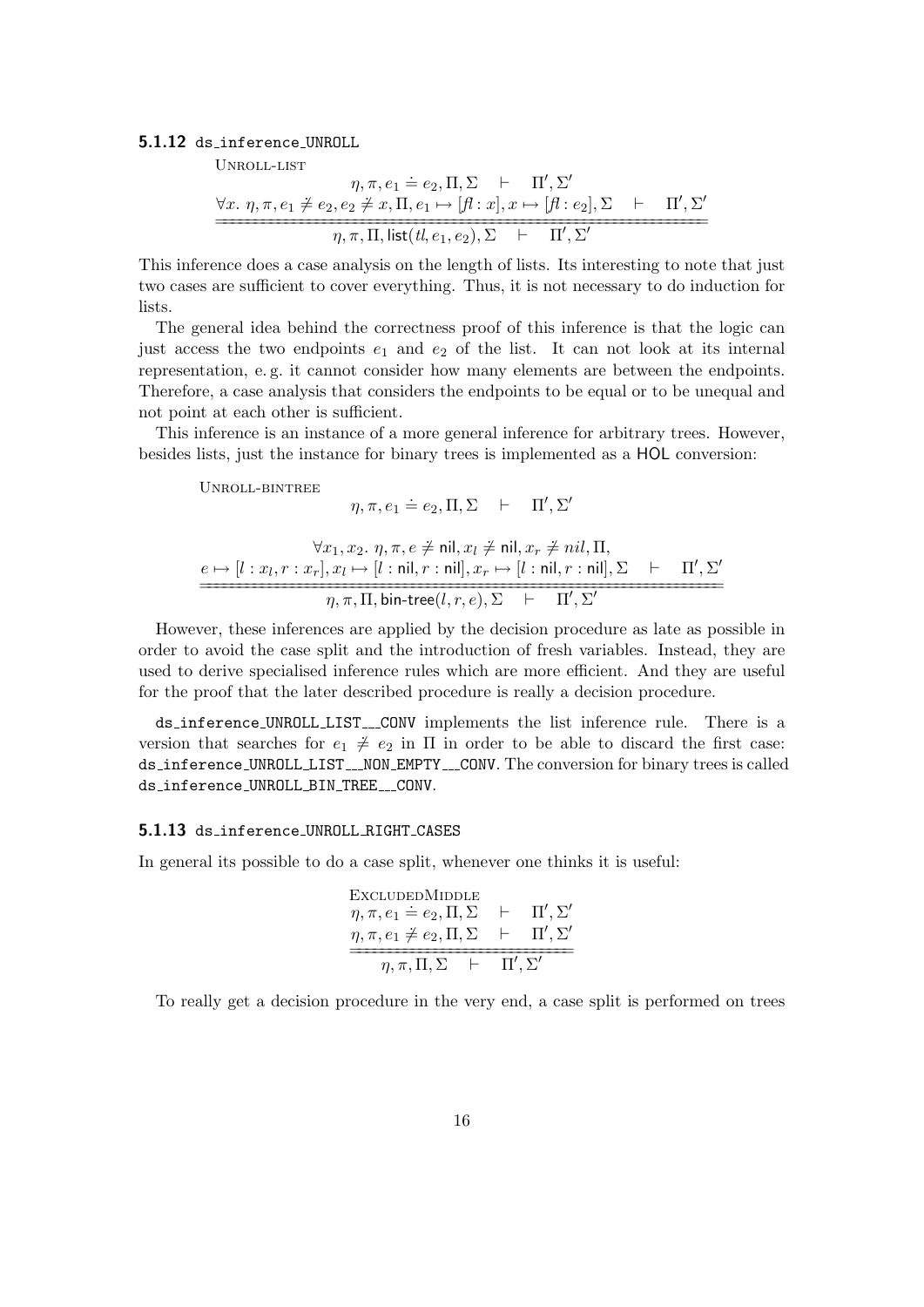on the right hand side:

UNROL-L-RIGHT-CASES

\n
$$
\eta, \pi, e_1 \doteq e_2, \Pi, \Sigma \quad \vdash \quad \Pi', \text{tree}((t_1, \ldots, t_k), e_2, e_1), \Sigma'
$$
\n
$$
\eta, \pi, e_1 \neq e_2, \Pi, \Sigma \quad \vdash \quad \Pi', \text{tree}((t_1, \ldots, t_k), e_2, e_1), \Sigma'
$$
\n
$$
\eta, \pi, \Pi, \Sigma \quad \vdash \quad \Pi', \text{tree}((t_1, \ldots, t_k), e_2, e_1), \Sigma'
$$

This case split is implemented by ds\_inference\_UNROLL\_RIGHT\_CASES\_\_\_CONV.

#### <span id="page-16-0"></span>5.1.14 ds inference APPEND LIST

A combination of the inferences ds inference UNROLL, ds inference SIMPLE UNROLL and ds inference FRAME leads to the following inference rules for lists:

Append-list-nil  $\eta, (e_1, e_2), \pi, \Pi, \Sigma \quad \vdash \quad \Pi', \mathsf{list}(tl, e_2, \mathsf{nil}), \Sigma'$  $\overline{\eta,\pi,\Pi, \textsf{list}(tl, e_1,e_2), \Sigma$   $\vdash$   $\Pi', \textsf{list}(tl, e_1, \textsf{nil}), \Sigma'}$ Append-list-precond  $e3, \eta, (e_1, e_2), \pi, e_1 \neq e_3, \Pi, \Sigma \quad \vdash \quad \Pi', \mathsf{list}(tl, e_2, e_3), \Sigma'$  $\overline{e3,\eta,\pi,e_1\neq e_3,\Pi, \textsf{list}(tl,e_1,e_2),\Sigma} \quad \vdash \quad \Pi', \textsf{list}(tl,e_1,e_3),\Sigma'$ Append-list-pointsto  $\eta, (e_1, e_2), \pi, e_1 \neq e_3, \Pi, e_3 \mapsto [...], \Sigma \quad \vdash \quad \Pi', \mathsf{list}(t\ell, e_2, e_3), \Sigma'$  $\overbrace{\eta, \pi, e_1 \neq e_3, \Pi, \text{list}(tl, e_1, e_2), e_3 \mapsto [\ldots], \Sigma \quad \vdash \quad \Pi', \text{list}(tl, e_1, e_3), \Sigma'}$ Append-list-tree  $\eta,(e_1,e_2),\pi,e_1\neq e_3,e_3\neq e_4,\Pi,\mathsf{tree}(\dots,e_4,e_3),\Sigma\quad\vdash\quad \Pi',\mathsf{list}(tl,e_2,e_3),\Sigma'$  $\overbrace{\eta, \pi, e_1 \neq e_3, \Pi, \textsf{list}(tl, e_1, e_2), \textsf{tree}(\ldots, e_4, e_3), \Sigma}^{\textsf{max}}$   $\overbrace{\Pi', \textsf{list}(tl, e_1, e_3), \Sigma'}^{\textsf{max}}$ 

These inferences are implemented by ds\_inference\_LIST\_APPEND\_\_\_CONV.

#### <span id="page-16-1"></span>5.2 The decision procedure

The inferences presented in the previous section can be easily combined to form a decision procedure (ds DECIDE CONV) for entailments not containing the general tree predicate, but just the instantiations list and bin-tree:

- 1. bring the entailment  $\eta, \pi, \Pi, \Sigma \vdash \Pi', \Sigma'$  to normal form, i.e.
	- remove all occurrences of nil, \*, true and  $\wedge$  from  $\Pi, \Sigma, \Pi', \Sigma'$
	- remove multiple occurrences of the same field index from  $\Sigma$  and  $\Sigma'$
- 2. apply all the equality inferences (all except Frame-base) in an arbitrary order, until no further inference applications are possible
- 3. the original entailment holds iff and only iff it has been simplified to true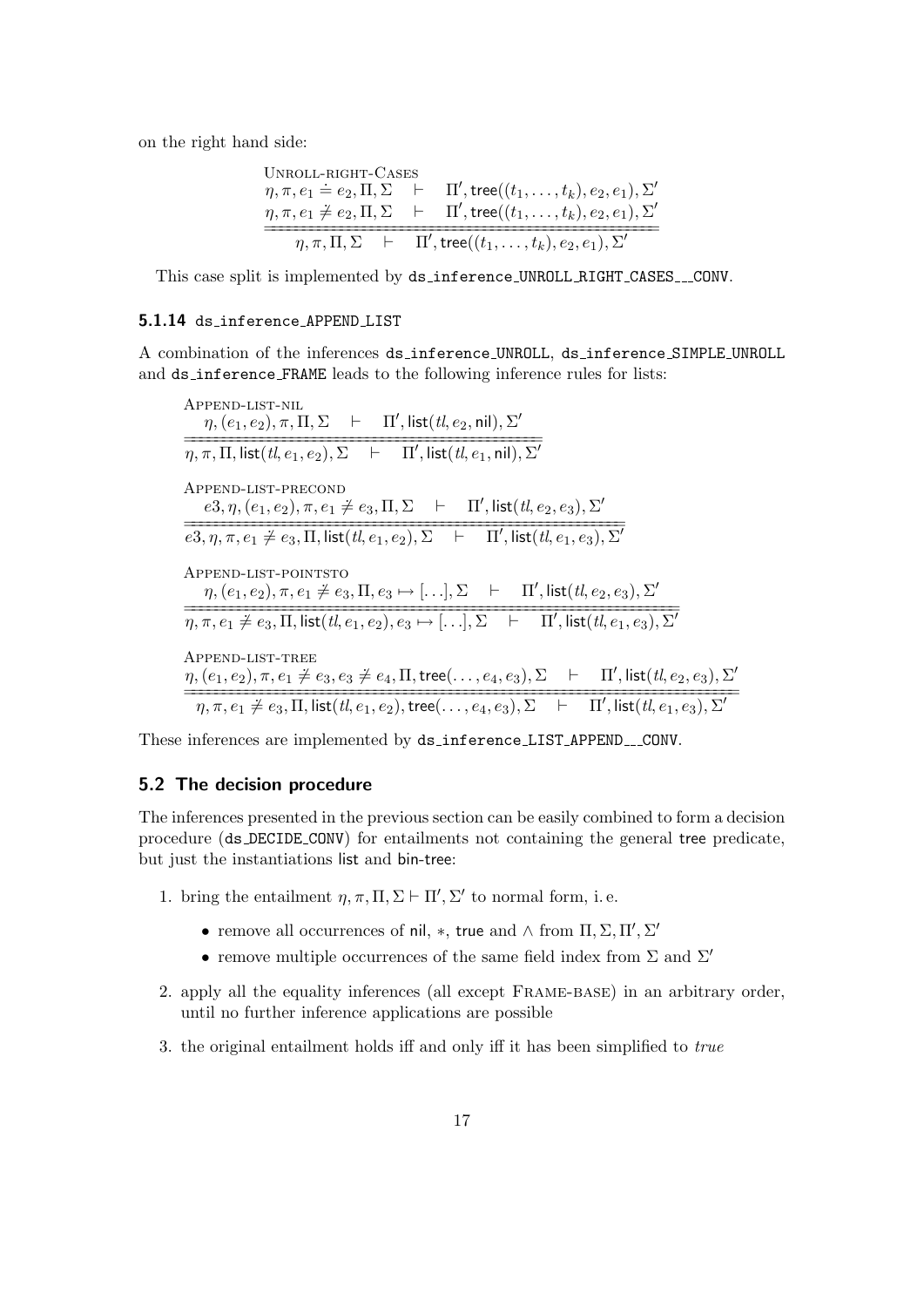To show that this algorithm is really a decision procedure for entailments, notice first that all steps preserve equality with the original entailment due to the correctness of the inference and rewrite rules. Moreover, all steps terminate. That's obvious for step 1. Step 2 may loop because of applications of Hypothesis and NIL-NOT-LVAL / Partial inferences. However, the sidecondition that no facts that are already explicitly present are added prevents such loops. Thus, the first two steps terminate and transform  $\eta, \pi, \Pi, \Sigma \vdash \Pi', \Sigma'$  to a finite list of entailments  $\eta_i, \pi_i, \Pi_i, \Sigma_i \vdash \Pi'_i, \Sigma'_i$  such that the following expression folds:

$$
(\forall \vec{x}. \bigwedge_i \eta_i, \pi_i, \Pi_i, \Sigma_i \vdash \Pi'_i, \Sigma'_i) \iff \eta, \pi, \Pi, \Sigma \vdash \Pi', \Sigma'
$$

Thus, if the list of entailments  $\eta_i, \pi_i, \Pi_i, \Sigma_i \vdash \Pi'_i, \Sigma'_i$  is empty, the original entailment really holds. If it is not empty, it remains to show that the original entailment does not hold. Let  $\eta_x, \pi_x, \Pi_x, \Sigma_x \vdash \Pi'_x, \Sigma'_x$  be an element of the list. Then it is sufficient to show, that this element does not hold.

This can be shown by constructing a concrete counterexample: We know that the entailment  $\eta_x, \pi_x, \Pi_x, \Sigma_x \vdash \Pi'_x, \Sigma'_x$  is in normal form and that no inference rule is applicable. Thus, the following holds:

- $\pi_x = \parallel$  because of UNROLL-LEFT-PRECOND
- $\Pi_x$  contains just disequations  $e_1 \neq e_2$  with  $e_1 \neq e_2$  because of SUBSTITUTION, RemoveTrivial-EQ-L and Inconsistent-unequal.
- $\Sigma_x$  contains just expressions of the form  $e \mapsto [t_1 : e_1, \ldots, t_k : e_k]$  such that  $e \notin \eta_x$ , all  $t_i$  are distinct and all  $e$  are distinct

A case analysis on the exact form of the entailment, combined with the knowledge that no inference rule is applicable allows the construction of a counterexample for each case. The actual proof is tedious and omitted here.

### <span id="page-17-0"></span>6 Examples

#### <span id="page-17-1"></span>6.1 Example 1

The following entailment is proofed by **Smallfoot** while the example specification list.sf is checked:

```
0!=z_3 * 0!=x * 0!=z * z_3!=y * z_3!=z * a!=e * x!=y * x!=z * v!=z *
z |-> hd:e,tl:y * listseg(tl; y, 0) * listseg(tl; x, z_3) * z_3 |-> tl:z
|-
listseg(tl; x, z) * z \vert \rightarrow tl:y * listseg(tl; y, 0)
```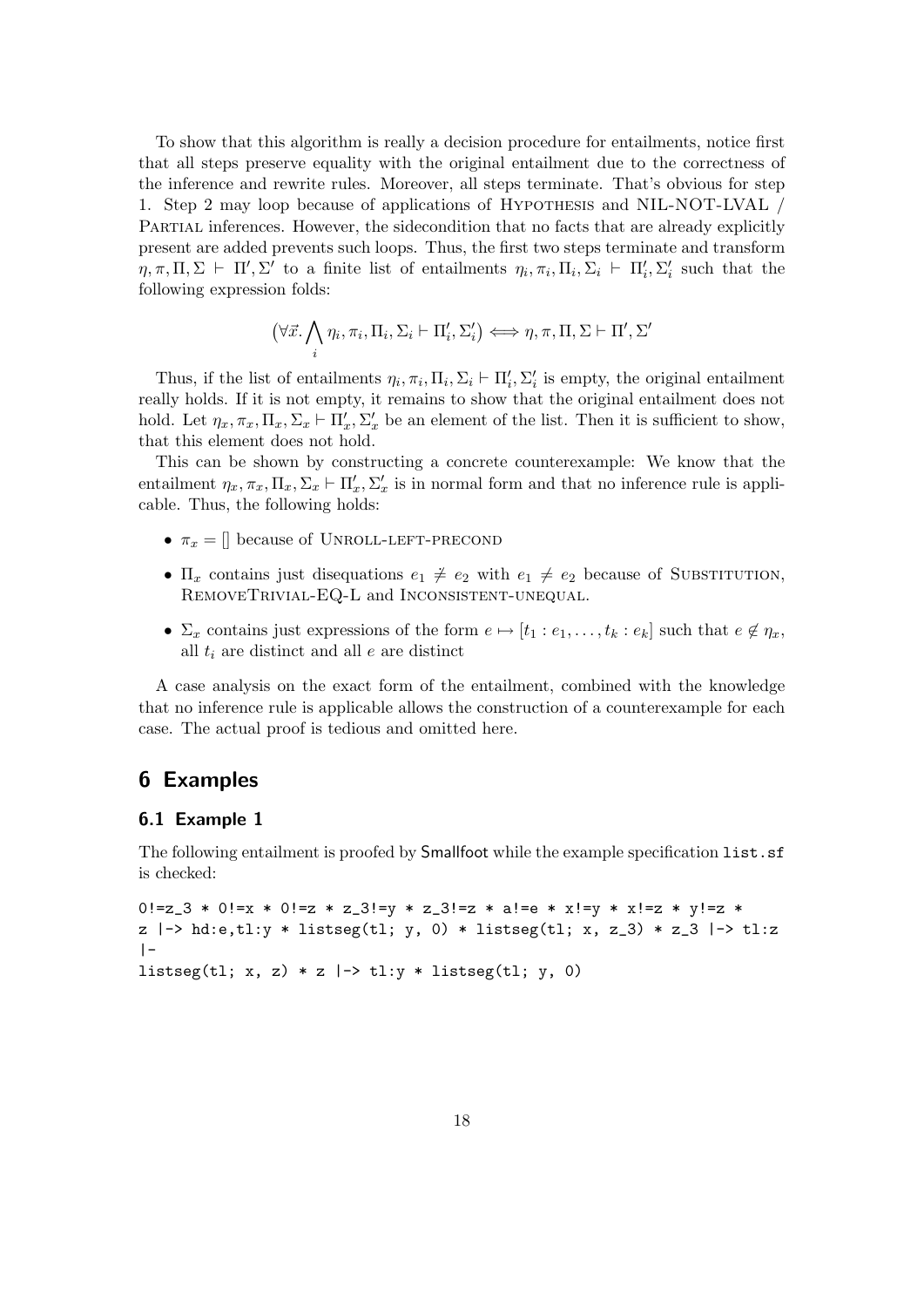Using the variable renaming  $z_3 \rightarrow x_0, x \rightarrow x_1, z \rightarrow x_2, y \rightarrow x_3, a \rightarrow x_4, e \rightarrow x_5$ , this can be written as

$$
x_0 \neq \text{nil}, x_1 \neq \text{nil}, x_2 \neq \text{nil}, x_0 \neq x_3, x_0 \neq x_2, x_4 \neq x_5, x_1 \neq x_3, x_1 \neq x_2, x_3 \neq x_2, x_2 \mapsto [hd: x_5, tl: x_3], \text{list}(tl, x_3, \text{nil}), \text{list}(tl, x_1, x_0), x_0 \mapsto [tl, x_2] \qquad \qquad \vdots
$$
  
\nlist( $tl, x_1, x_2$ ),  $x_2 \mapsto [tl: x_3]$ , list( $tl, x_3$ , nil)

in the syntax of this work. It will now be shown, how the inferences rules can be used to show that this entailment holds. To keep things readable, let  $\Pi := [x_0 \neq \text{nil}, x_1 \neq \text{nil}, x_2 \neq \text{nil}]$ nil,  $x_2 \neq \text{nil}, x_0 \neq x_3, x_0 \neq x_2, x_4 \neq x_5, x_1 \neq x_3, x_1 \neq x_2, x_3 \neq x_2$  be used as an abbreviation.

$$
\Pi, x_2 \mapsto [hd: x_5, tl: x_3], list(t, x_3, nil), list(t, x_1, x_0), x_0 \mapsto [tl, x_2] \quad \vdash \qquad \text{FRAME} \\
\text{list}(tl, x_1, x_2), x_2 \mapsto [tl: x_3], \text{list}(tl, x_3, nil) \qquad \iff \\
x_2, (x_3, nil), \Pi, \text{list}(tl, x_1, x_0), x_0 \mapsto [tl, x_2] \qquad \qquad \vdash \qquad \text{APPEND-LIST} \\
\text{list}(tl, x_1, x_2) \qquad \qquad \iff \qquad \text{SPPEND-LIST} \\
x_2, (x_3, nil), (x_1, x_0), \Pi, x_0 \mapsto [tl, x_2] \qquad \qquad \vdash \qquad \text{SIMPLE-UNROLL} \\
\text{list}(tl, x_0, x_2) \qquad \qquad \iff \qquad \text{REMove-TRIVIAL} \\
\text{list}(tl, x_2, x_2) \qquad \qquad \iff \qquad \text{REMove-TRIVIAL} \\
\text{list}(tl, x_2, x_2) \qquad \qquad \iff \qquad \text{AXIOM} \\
\top
$$

Do do the same proof in HOL, one can either apply single inference rules manually or just call the decision procedure:

```
val t = ''LIST_DS_ENTAILS ([], [])([pf_unequal (dse_var 0) dse_nil;
   pf_unequal (dse_var 1) dse_nil;
    pf_unequal (dse_var 2) dse_nil;
    pf_unequal (dse_var 0) (dse_var 3);
    pf_unequal (dse_var 0) (dse_var 2);
    pf_unequal (dse_var 4) (dse_var 5);
    pf_unequal (dse_var 1) (dse_var 3);
   pf_unequal (dse_var 1) (dse_var 2);
   pf_unequal (dse_var 3) (dse_var 2)],
   [sf_points_to (dse_var 2) [("hd",dse_var 5); ("tl", dse_var 3)];
    sf_ls "tl" (dse_var 3) dse_nil;
    sf_ls "tl" (dse_var 1) (dse_var 0);
    sf_points_to (dse_var 0) [("tl", (dse_var 2))]])
```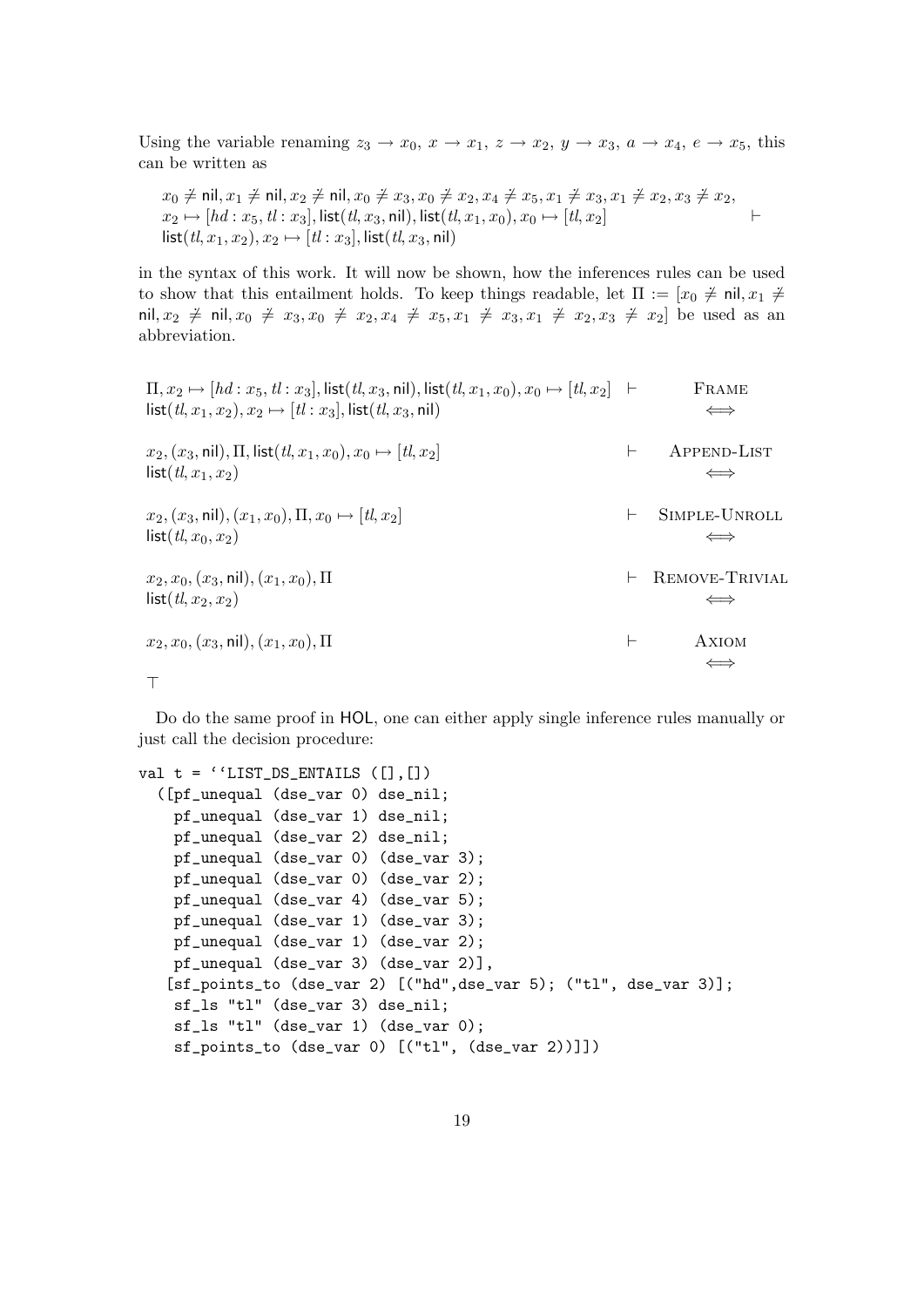```
(L],
    [sf_ls "tl" (dse_var 1) (dse_var 2);
    sf_points_to (dse_var 2) [("tl", dse_var 3)];
     sf_ls "tl" (dse_var 3) dse_nil])'';
val thm1 =(ds_inference_FRAME___CONV THENC
ds_inference_APPEND_LIST___CONV THENC
ds_inference_SIMPLE_UNROLL___CONV THENC
ds_inference_REMOVE_TRIVIAL___CONV THENC
ds_inference_AXIOM___CONV) t;
```

```
val thm2 = ds DECIDE CONV t;
```
### <span id="page-19-0"></span>6.2 Example 2

Lets now consider an entailment that does not hold:

$$
x \mapsto [t! : y] \qquad \vdash \quad \text{list}(t l, x, y) \qquad \text{allow } \quad \text{allow } \quad \text{allow } \quad \text{allow } \quad \text{and} \quad \text{and} \quad \text{and} \quad \text{and} \quad \text{and} \quad \text{and} \quad \text{and} \quad \text{and} \quad \text{and} \quad \text{and} \quad \text{and} \quad \text{and} \quad \text{and} \quad \text{and} \quad \text{and} \quad \text{and} \quad \text{and} \quad \text{and} \quad \text{and} \quad \text{and} \quad \text{and} \quad \text{and} \quad \text{and} \quad \text{and} \quad \text{and} \quad \text{and} \quad \text{and} \quad \text{and} \quad \text{and} \quad \text{and} \quad \text{and} \quad \text{and} \quad \text{and} \quad \text{and} \quad \text{and} \quad \text{and} \quad \text{and} \quad \text{and} \quad \text{and} \quad \text{and} \quad \text{and} \quad \text{and} \quad \text{and} \quad \text{and} \quad \text{and} \quad \text{and} \quad \text{and} \quad \text{and} \quad \text{and} \quad \text{and} \quad \text{and} \quad \text{and} \quad \text{and} \quad \text{and} \quad \text{and} \quad \text{and} \quad \text{and} \quad \text{and} \quad \text{and} \quad \text{and} \quad \text{and} \quad \text{and} \quad \text{and} \quad \text{and} \quad \text{and} \quad \text{and} \quad \text{and} \quad \text{and} \quad \text{and} \quad \text{and} \quad \text{and} \quad \text{and} \quad \text{and} \quad \text{and} \quad \text{and} \quad \text{and} \quad \text{and} \quad \text{and} \quad \text{and} \quad \text{and} \quad \text{and} \quad \text{and} \quad \text{and} \quad \text{and} \quad \text{and} \quad \text{and} \quad \text{and} \quad \text{and} \quad \text{and} \quad \text{and} \quad \text{and} \quad \text{and} \quad \text{and} \quad \text{and} \quad \text{and} \quad \text{and} \quad \text{and} \quad \text{and} \quad \text{and} \quad \text{and}
$$

Unroll−Right−Cases

Now, no more inferences are applicable. However, one can easily see, that the entailment does not hold.

Inferences to detect false entailments are not implemented in HOL. Thus, the above reasoning looks in HOL as follows:

```
> val t = ''LIST_DS_ENTAILS ([], [])
              ([], [sf_points_to (dse_var 0) [("tl", dse_var 1)]])
              ([], [sf_ls "tl" (dse_var 0) (dse_var 1)])'';
- val thm = ds_DECIDE_CONV t;
> val thm =
     \Box
```